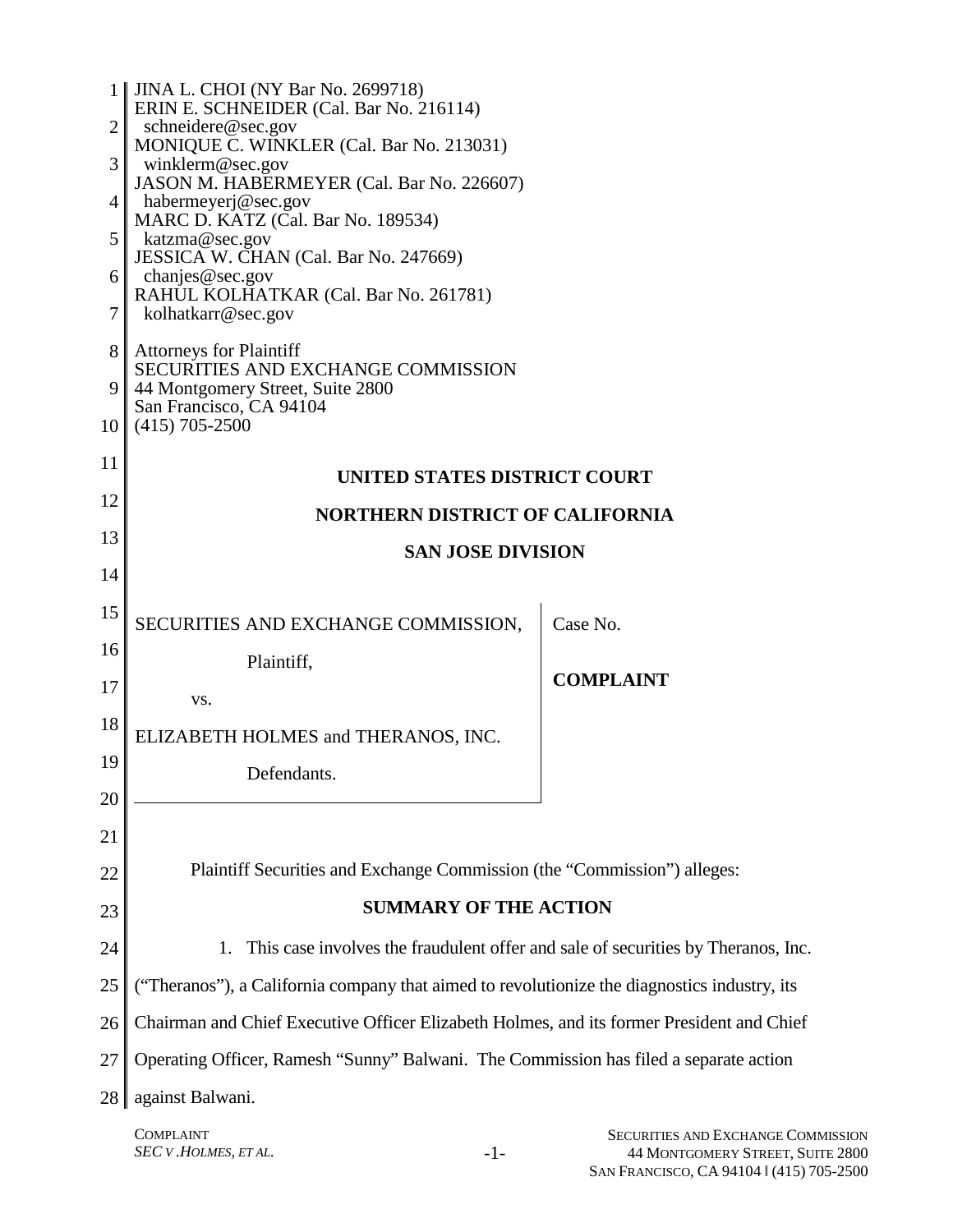1 2 3 4 5 6 7 2. Holmes, Balwani, and Theranos raised more than \$700 million from late 2013 to 2015 while deceiving investors by making it appear as if Theranos had successfully developed a commercially-ready portable blood analyzer that could perform a full range of laboratory tests from a small sample of blood. They deceived investors by, among other things, making false and misleading statements to the media, hosting misleading technology demonstrations, and overstating the extent of Theranos' relationships with commercial partners and government entities, to whom they had also made misrepresentations.

8 9 10 11 12 13 3. Holmes, Balwani, and Theranos also made false or misleading statements to investors about many aspects of Theranos' business, including the capabilities of its proprietary analyzers, its commercial relationships, its relationship with the Department of Defense ("DOD"), its regulatory status with the U.S. Food and Drug Administration ("FDA"), and its financial condition. These statements were made with the intent to deceive or with reckless disregard for the truth.

14 15 16 17 18 19 20 21 22 23 4. Investors believed, based on these representations, that Theranos had successfully developed a proprietary analyzer that was capable of conducting a comprehensive set of blood tests from a few drops of blood from a finger. From Holmes' and Balwani's representations, investors understood Theranos offered a suite of technologies to (1) collect and transport a fingerstick sample of blood, (2) place the sample on a special cartridge which could be inserted into (3) Theranos' proprietary analyzer, which would generate the results that Theranos could transmit to the patient or care provider. According to Holmes and Balwani, Theranos' technology could provide blood testing that was faster, cheaper, and more accurate than existing blood testing laboratories, all in one analyzer that could be used outside traditional laboratory settings.

24

25 26 5. At all times, however, Holmes, Balwani, and Theranos were aware that, in its clinical laboratory, Theranos' proprietary analyzer performed only approximately 12 tests of the over 200 tests on Theranos' published patient testing menu, and Theranos used third-party

27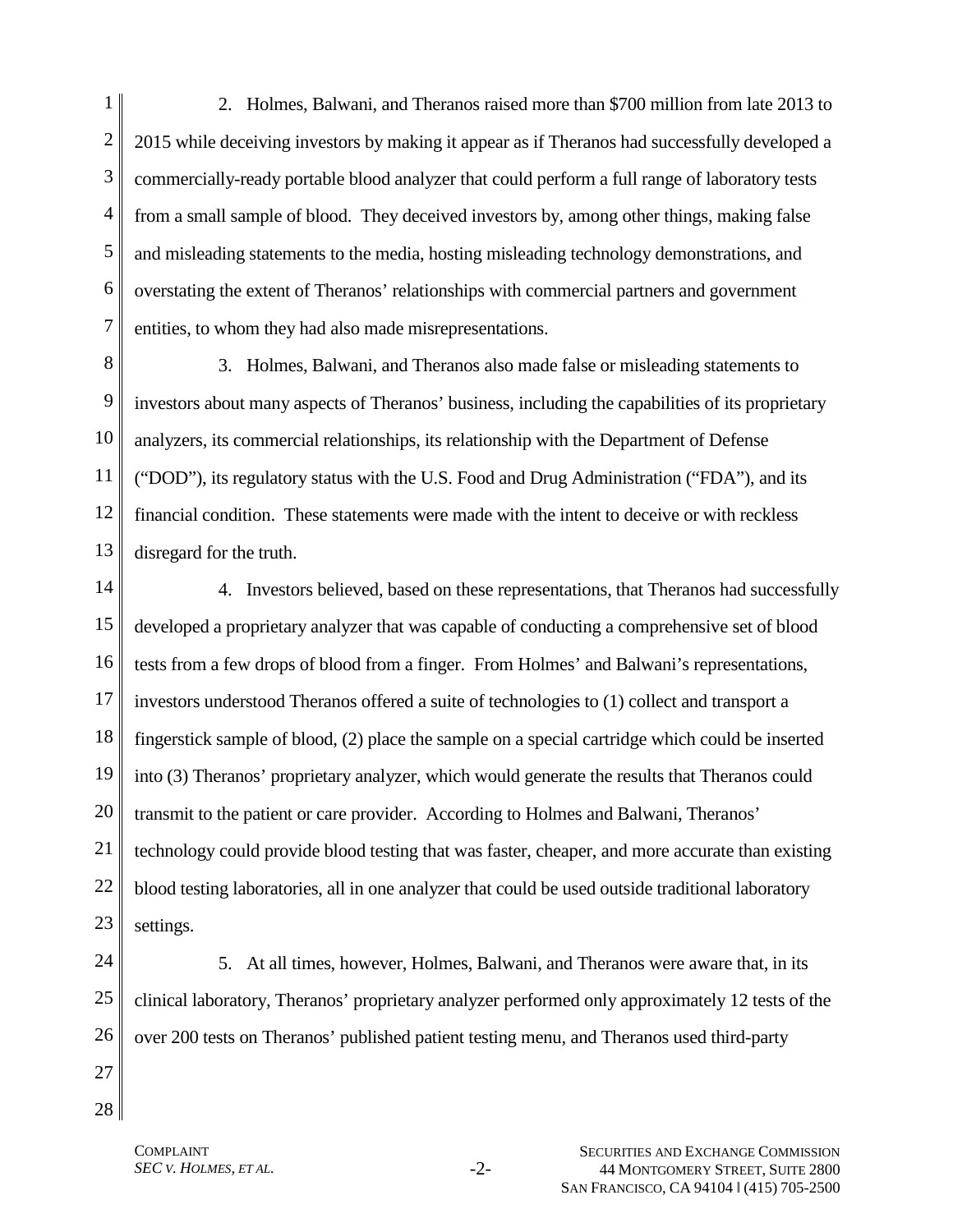1 2 commercially available analyzers, some of which Theranos had modified to analyze fingerstick samples, to process the remainder of its patient tests.

3 4 5 6 7 8 6. In this action, the Commission seeks an order enjoining Holmes and Theranos from future violations of the securities laws, requiring Holmes to pay a civil monetary penalty, prohibiting Holmes from acting as an officer or director of any publicly-listed company, requiring Holmes to return all of the shares she obtained during this period, requiring Holmes to relinquish super-majority voting shares she obtained during this period, and providing other appropriate relief.

9

#### **JURISDICTION AND VENUE**

10 11 12 13 7. The Commission brings this action pursuant to Sections 20(b), 20(d), and 22(a) of the Securities Act of 1933 ("Securities Act") [15 U.S.C. §§ 77t(b), 77t(d), and 77v(a)] and Sections 21(d), 21(e), and 27 of the Securities Exchange Act of 1934 ("Exchange Act") [15 U.S.C. §§ 78u(d), 78u(e), and 78aa].

14 15 16 8. This Court has jurisdiction over this action pursuant to Sections 20(b), 20(d)(1) and  $22(a)$  of the Securities Act [15 U.S.C. §§ 77t(b), 77t(d)(1), and 77y(a)] and Sections 21(d), 21(e) and 27 of the Exchange Act [15 U.S.C. §§ 78u(d), 78u(e) and 78aa].

17 18 19 9. Defendants, directly or indirectly, made use of the means and instrumentalities of interstate commerce or of the mails in connection with the acts, transactions, practices, and courses of business alleged in this complaint.

20 21 22 23 24 25 26 10. Venue is proper in this District pursuant to Section 22(a) of the Securities Act [15 U.S.C. § 77v(a)] and Section 27(a) of the Exchange Act [15 U.S.C. § 78aa(a)]. Theranos is headquartered in Newark, California, and Holmes resides in the District. In addition, acts, transactions, practices, and courses of business that form the basis for the violations alleged in this complaint occurred in this District. Defendants met with and solicited prospective Theranos investors in this District, and the relevant offers or sales of securities took place in this District.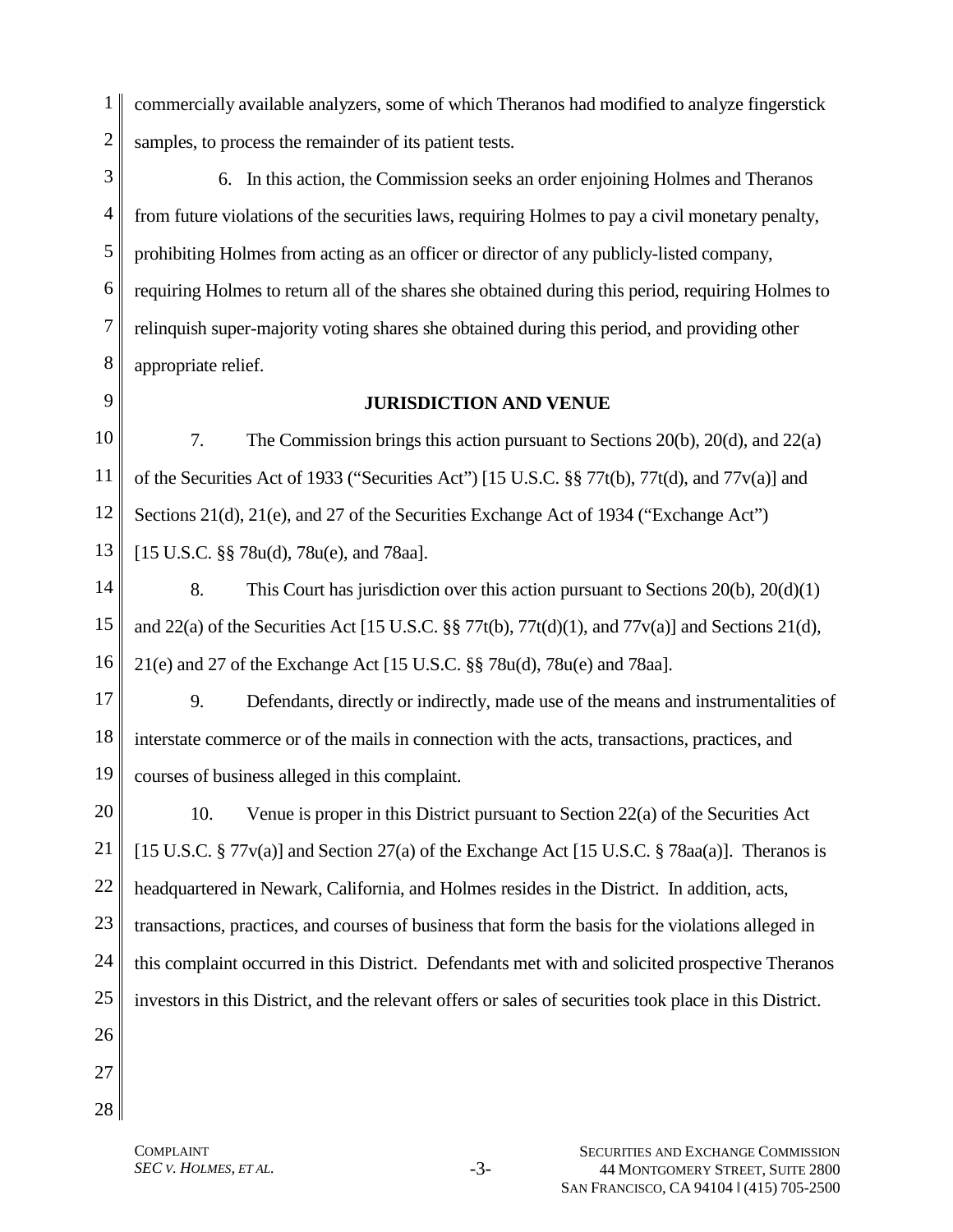1 2 3 4 5 6 7 8 9 10 11 12 13 14 15 16 17 18 19 20 21 22 23 24 25 26 27 28 11. Under Civil Local Rule 3-2(d), this civil action should be assigned to the San Jose Division, because a substantial part of the events or omissions which give rise to the claims alleged herein occurred in Santa Clara County. **DEFENDANTS** 12. **Elizabeth Holmes**, age 34, of Los Altos Hills, California, is the Chief Executive Officer ("CEO") and Chairman of the Board of Theranos, Inc. Holmes was paid a salary of approximately \$200,000 to \$390,000 per year between 2013 and 2015. During the same period, she also exercised approximately 53.7 million stock options and received super-majority voting, Class B common shares, which granted her almost complete voting control over the company. Holmes has never sold any of her Theranos stock. 13. **Theranos, Inc.** is a Delaware corporation, established by Holmes in 2003, with its principal place of business in Newark, California. From 2013 through 2015 (the "relevant time period"), Theranos' principal place of business was in Palo Alto, California and its sole managing executives were Holmes and Balwani. **RELEVANT INDIVIDUAL** 14. **Ramesh "Sunny" Balwani**, age 52, of Atherton, California, was the President and Chief Operating Officer of Theranos, Inc. from September 2009 to May 2016. **FACTUAL ALLEGATIONS A. Background** 15. Elizabeth Holmes founded Theranos, a diagnostics company, in 2003 after leaving college during her second year. Holmes had a vision of developing new diagnostic technologies, with a focus on small sample testing and easier access to testing results for prevention and earlier diagnosis. 16. For the first five years of its existence, Theranos focused its efforts on developing its proprietary analyzer, the Theranos Sample Processing Unit, or "TSPU," to analyze blood taken from a fingerstick and on assisting pharmaceutical companies with their clinical trials. The earliest generation TSPU was a small point-of-care device that was capable of performing only a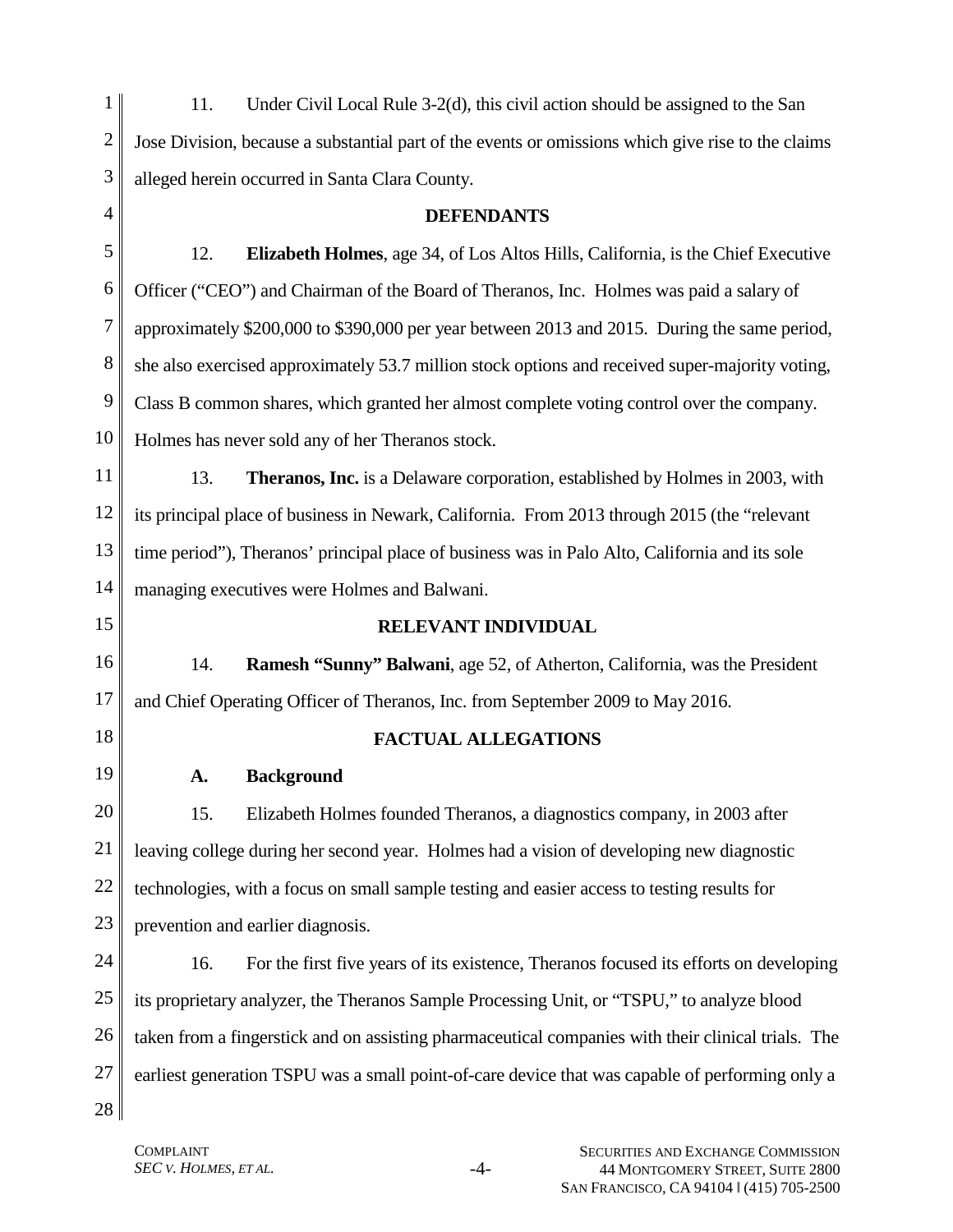1 2 few tests. A point-of-care device can be used to obtain results near where patients provide samples, such as medical offices.

3 4 5 17. In 2009, as Theranos was on the verge of running out of money, Holmes turned to Balwani to guarantee a line of credit for the company. Balwani joined the company and became its President and COO.

6 7 8 9 10 11 18. From the time that Balwani joined Theranos until his departure in 2016, Theranos had no other senior managing executives besides Holmes and Balwani. Holmes generally focused on device innovation, board interaction, and strategic relationships, while Balwani concentrated on developing software for Theranos' technology and managing personnel and operations. Still, they collaborated closely with each other and made decisions about the company together.

12

13

**B. In 2010, Theranos Decided to Pursue the Retail Clinical Laboratory Space Even Though Its Analyzer Was Not Commercially Ready**

14 15 16 17 18 19 20 19. Theranos spent years in research and development to develop an earliergeneration TSPU. The earlier-generation TSPU was designed to perform only one method of testing – immunochemistries – and could process only one sample at a time. In 2009, Holmes and Balwani turned the company's efforts towards developing a new version of the TSPU, which they hoped would one day be able to perform a broader range of laboratory testing by incorporating additional methods of testing. They later referred to this version of the TSPU as the miniLab.

21 22 23 24 25 20. In early 2010, even though the miniLab was not commercially ready, Holmes and Balwani decided to focus on the retail clinical laboratory market by pursuing contracts with a large national pharmacy chain ("Pharmacy A") and a large national grocery chain ("Grocery A"). Their vision was to place miniLabs at designated "Patient Service Centers" in retail stores so that patients could get their diagnostic tests performed while shopping.

26 27 21. In connection with discussions about a potential partnership with Pharmacy A, Holmes approved and provided presentations and other written materials to Pharmacy A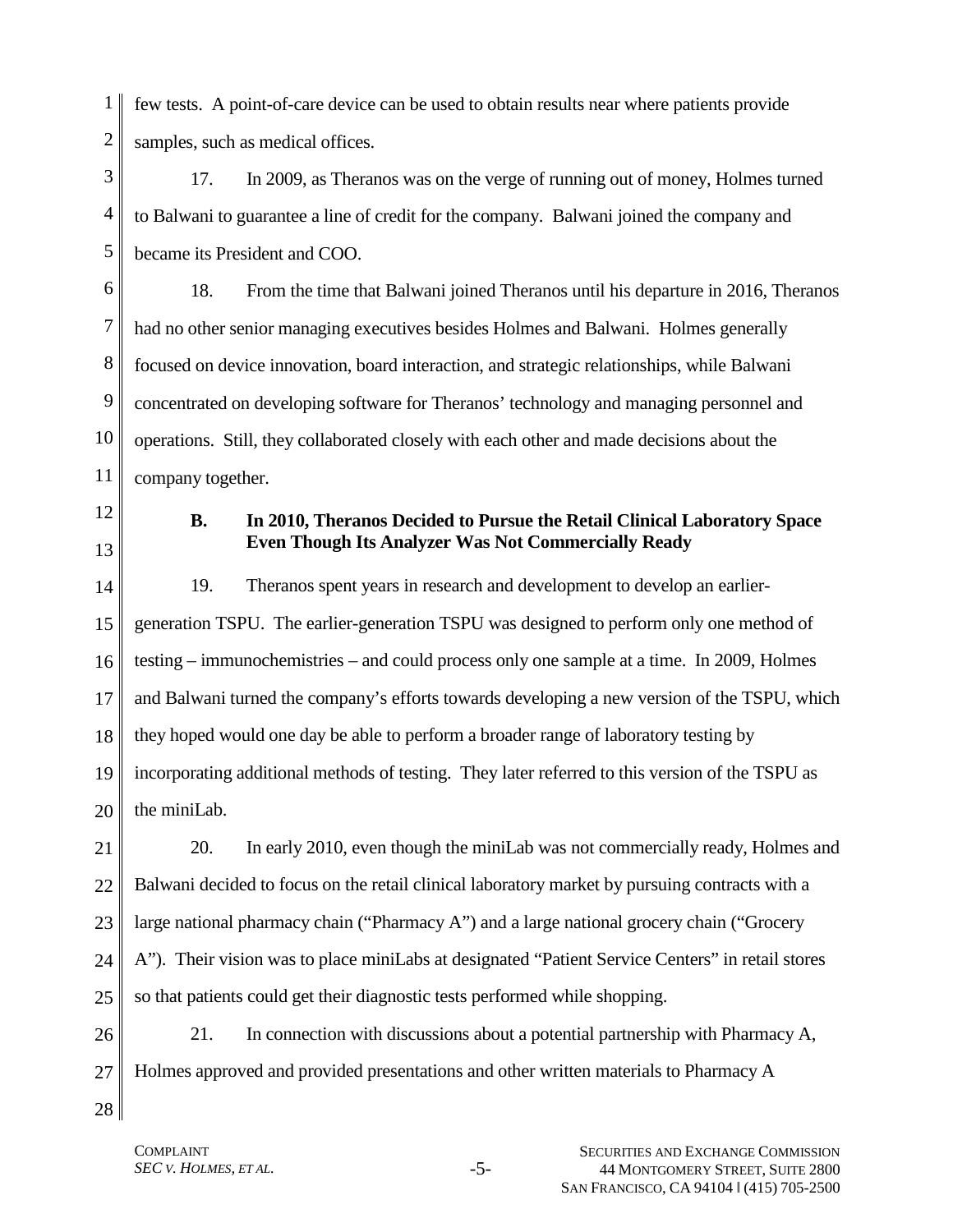1 2 3 4 5 executives representing that Theranos had the ability to conduct a broad range of tests on its proprietary analyzer, including general chemistry tests, wellness tests, and some predictive and diagnostic health tests (which involved methods beyond immunochemistries). These materials stated that Theranos would be ready to begin blood testing on its proprietary analyzer at Pharmacy A stores by the fourth quarter of 2010.

6 7 8 9 10 22. Holmes also told Pharmacy A executives that Theranos could conduct hundreds of blood tests through fingerstick (or the puncture of a finger), that its testing could be conducted in a rapid timeframe (in less than one hour), and that it could be offered for a reasonable price (much less than Theranos' competitors). Holmes also told Pharmacy A that its analyzer was already deployed on military helicopters.

11 12 13 14 15 16 23. Based on these representations, Pharmacy A executives thought that the miniLab was capable of performing, in a clinical lab setting, a wide range of the tests offered by traditional laboratories. For example, Holmes told Pharmacy A that Theranos could, on its analyzer – the miniLab – perform approximately 90 percent of the tests that a large, traditional central lab could perform. In July 2010, Pharmacy A entered into a contract with Theranos to roll out Theranos' service to Pharmacy A stores.

17 18 19 20 21 24. Holmes also made similar statements to Grocery A. She told Grocery A's then-CEO that Theranos had successfully miniaturized the conventional laboratory. Holmes also told him that Theranos' analyzers were being deployed in the battlefield. Based on these representations, in September 2010, Grocery A contracted with Theranos to offer Theranos patient testing in Grocery A stores.

22

- 23
- **C. In 2013, On the Eve of the Pharmacy A Launch, Theranos Began Modifying Commercially-Available Analyzers and Running Misleading Demonstrations**

24 25 25. Between 2010 and 2013, Theranos continued to work on developing its miniLab with an eye towards launching its services in Pharmacy A and Grocery A stores.

26 27 26. In 2011, Pharmacy A executives raised concerns it had with Theranos' regulatory strategy, and told Holmes and Balwani that Theranos might need to obtain FDA approval for its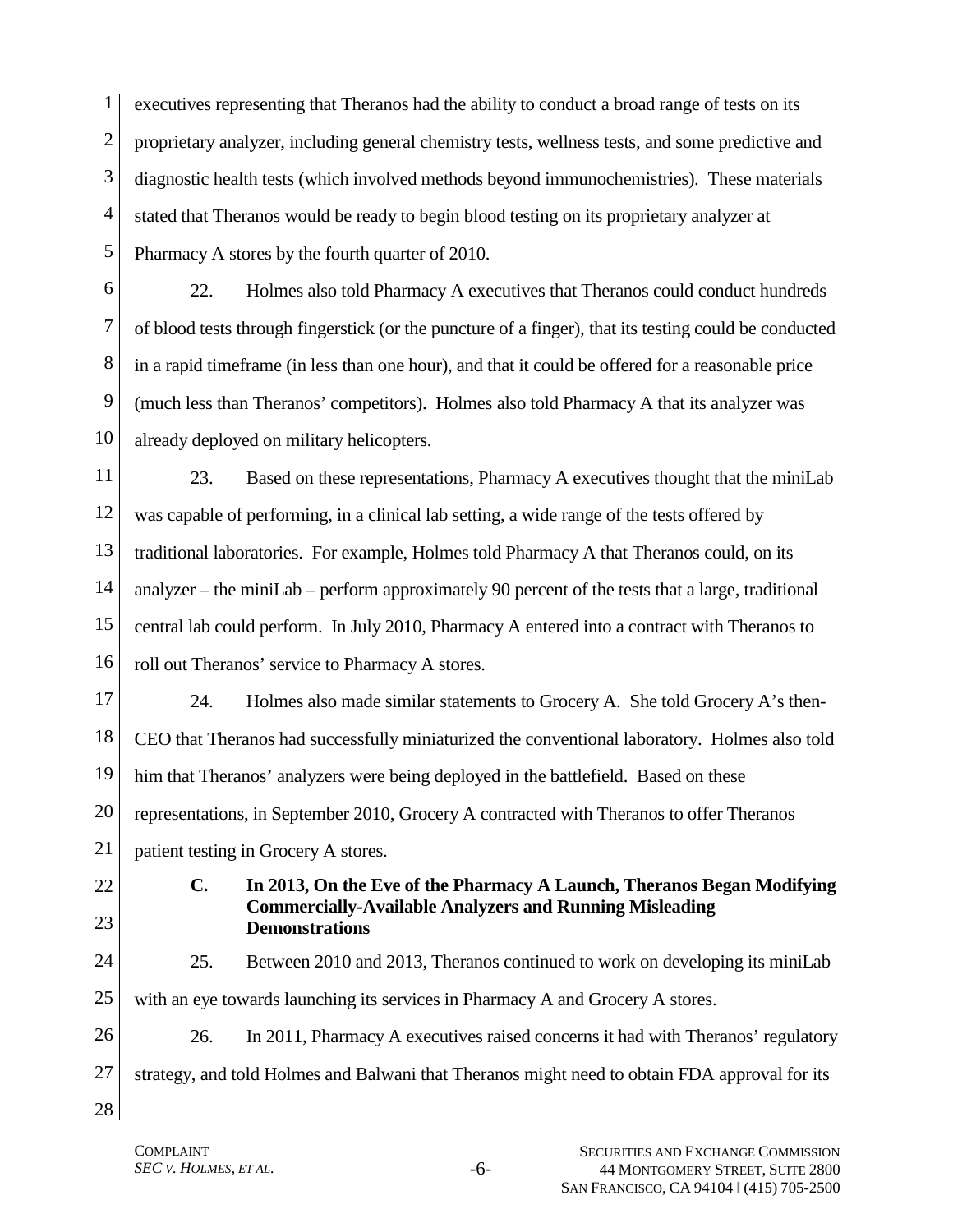1 2 miniLab and certify each of its stores as a laboratory in order for the analyzers to be used in Pharmacy A stores.

3 4 5 6 7 8 9 10 27. Based on these concerns, in 2012, Theranos and Pharmacy A agreed to modify their original contract to reflect a roll-out of Theranos' service in two phases. In the first phase, before Theranos received regulatory approvals for its analyzers, patient samples would be transported from Pharmacy A stores to centralized laboratories operated by Theranos and tested on Theranos' miniLab there. Theranos opened and operated two centralized laboratories to test patient samples collected from Pharmacy A stores. In the second phase, after Theranos had received the necessary regulatory approvals, Theranos' retail offering at Pharmacy A would be performed on miniLabs placed in Pharmacy A stores.

11 12 13 14 15 16 17 28. But as September 2013 approached – the date for the launch of the first phase of the roll out of Theranos services in Pharmacy A stores – it became clear to Holmes that the miniLab would not be ready. At the time, Theranos had not fully integrated other testing methods into the miniLab and had not completed the scientific verification steps needed to make any of its blood tests available on the miniLab for patient testing. As a result, Holmes and Balwani made the decision to use Theranos' earlier-generation TSPUs, which could only be used to perform immunochemistries, for patient testing.

18 19 20 21 22 29. In order to offer a broader range of fingerstick tests at Pharmacy A, Holmes and Balwani asked Theranos' engineers in July 2013 to modify third-party analyzers from commercial manufacturers so they could analyze fingerstick samples. Theranos scientists spent the two months leading up to the retail launch preparing as many fingerstick tests as possible on the third-party analyzers, which could typically process only venous samples.

23 24 25 26 27 30. Holmes and Theranos never told Pharmacy A and Grocery A about Theranos' technological challenges. For instance, in July and August 2013, Theranos coordinated technology demonstrations for various Pharmacy A executives in advance of the retail launch. Holmes instructed Theranos employees to place both earlier generation TSPUs and miniLabs in a demonstration room where Theranos collected fingerstick samples from Pharmacy A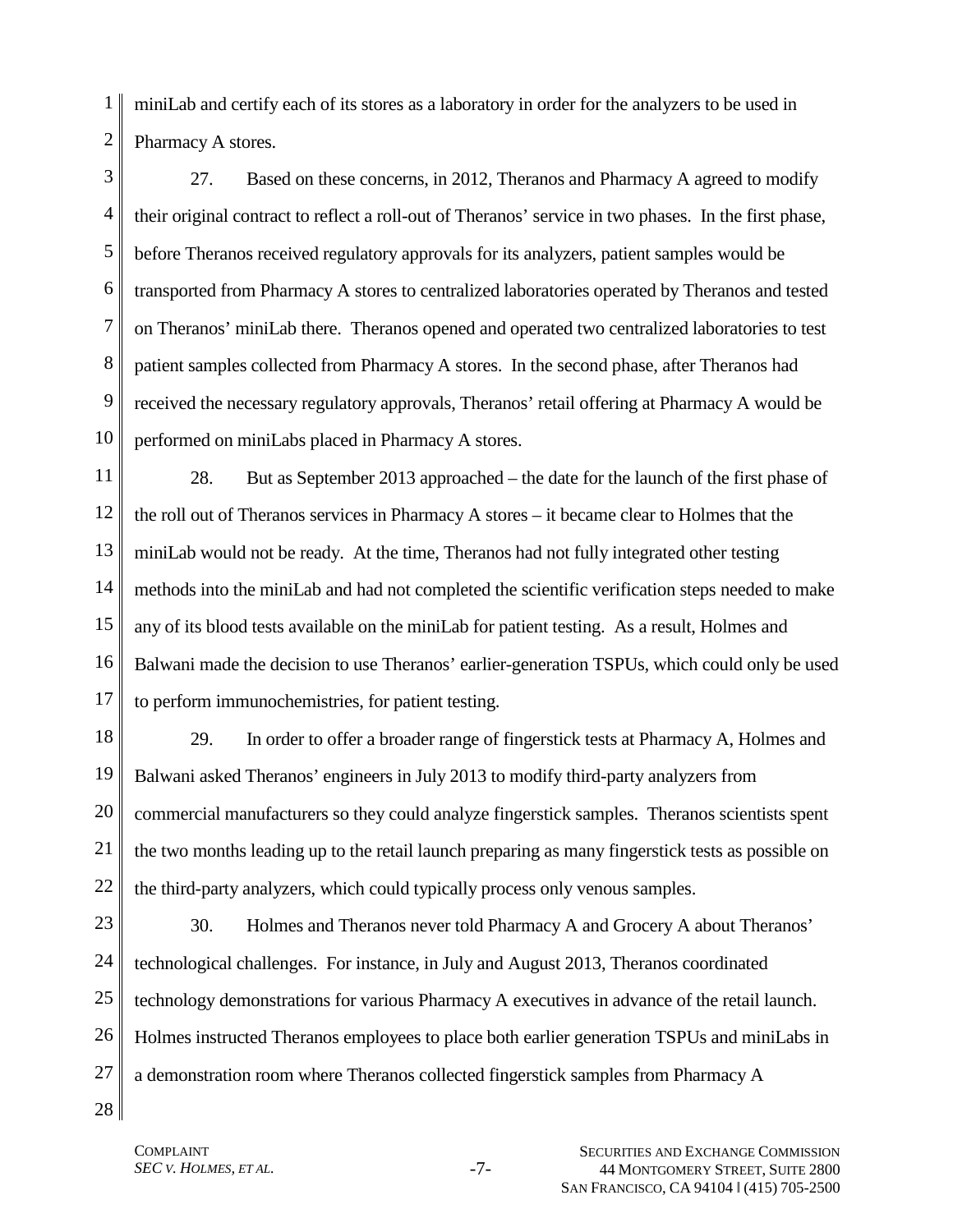1 2 3 executives. Instead of using these machines to process the tests on these samples, and unbeknownst to the Pharmacy A executives, Theranos used the modified third-party machines to process a portion of the tests.

4 5 6 7 8 31. Holmes also instructed Theranos employees to place numerous miniLabs – which could only be used for research and development purposes and could not be used for clinical testing – in a room in Theranos' clinical lab. This made it appear as if Theranos used its miniLab for clinical purposes. Holmes then led a group of Pharmacy A executives on a tour of that room, and those Pharmacy A executives saw rows of miniLabs in Theranos' clinical lab.

9 10 11 12 32. Based on Holmes' presentation, Pharmacy A executives understood that the blood from their demonstration samples would be tested on Theranos' miniLabs. Holmes never told the executives that Theranos was actually testing some of their blood on modified thirdparty analyzers.

13 14 15 16 33. At the end of 2013, Pharmacy A agreed to accelerate a portion of a \$100 million "innovation fee" to help Theranos broaden its roll-out of services to Pharmacy A stores. Unbeknownst to Pharmacy A, Theranos was scaling its retail offering by relying on third-party analyzers.

17 18 19 20 21 22 34. Neither Holmes nor Theranos ever told anyone at Pharmacy A that Theranos used third-party analyzers, including those that had been modified to test fingerstick blood. Holmes and Theranos also never told Pharmacy A that Theranos was using third-party analyzers to perform the majority of its testing. If Pharmacy A had known that Theranos was using thirdparty analyzers for a majority of its patient testing, it would not have accelerated the payment of the innovation fee.

23 24 25 26 27 35. Holmes and Balwani also denied there were problems with Theranos' technology in discussions with Grocery A. For example, in response to a question about a rumor that Theranos was facing technological challenges with its proprietary analyzers, Holmes and Balwani assured Grocery A's General Counsel that there was no technological problem with the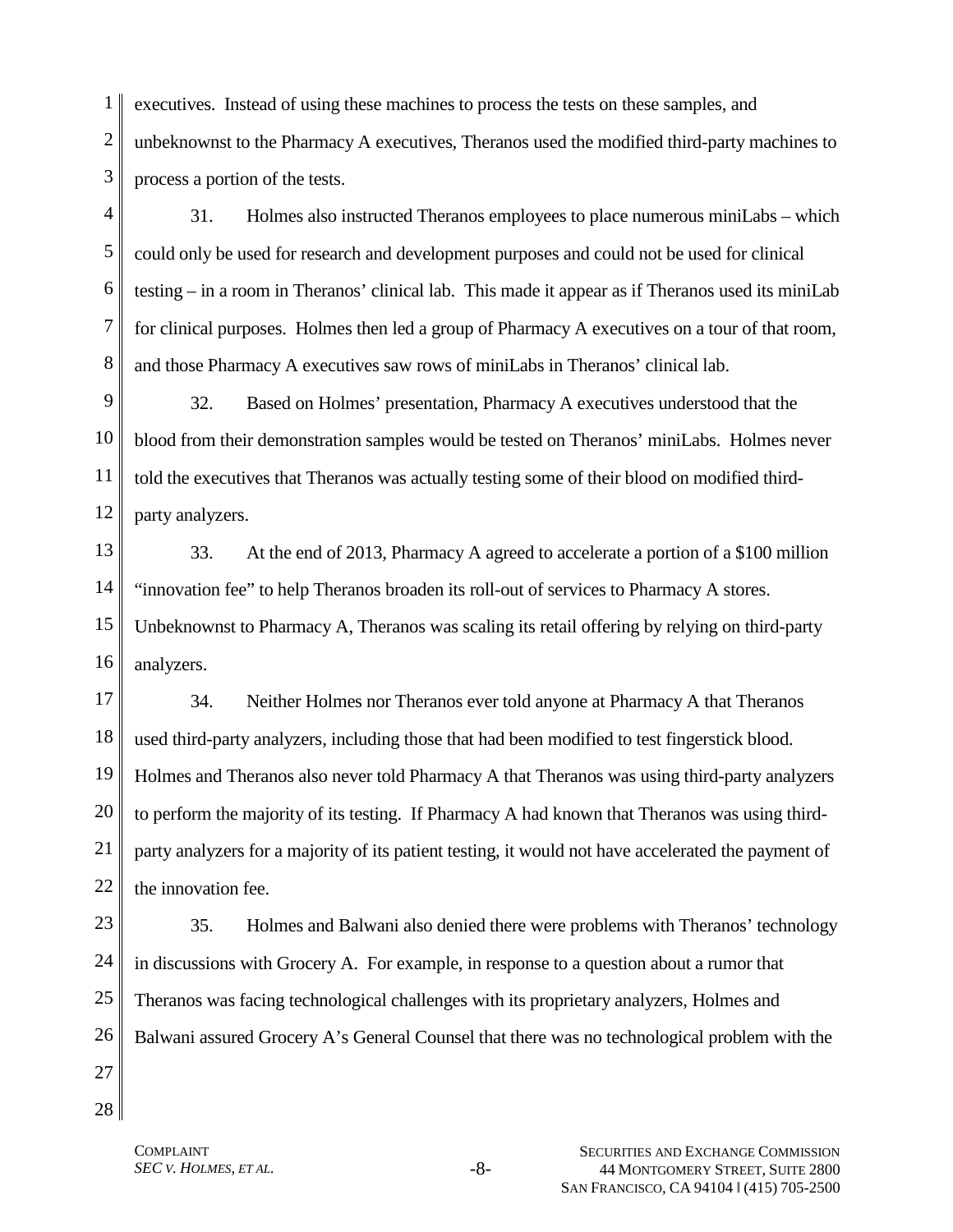1 2 analyzers and that the TSPU was capable of performing 90 percent of the blood tests typically requested by doctors for their patients.

3 4 5 6 7 8 36. From its retail launch in September 2013 to the time it closed its clinical laboratories in 2016, Theranos never used its miniLab for patient testing in its clinical laboratory. Theranos conducted – at its height –12 tests using the earlier-generation TSPU, and processed about 50 to 60 tests using the modified third-party analyzers. Theranos processed the remaining 100-plus tests it offered at Pharmacy A using the same types of industry standard technology as other traditional laboratories, or sent tests out to third-party laboratories.

- 9
- 10 11

**D. Starting in September 2013, Holmes and Theranos Began Publicly Touting Theranos' Proprietary Analyzers in Interviews with the Media, Notwithstanding Theranos' Use of Commercially-Available Analyzers for Patient Testing** 

12 13 14 15 16 17 18 19 20 21 37. From 2013 to 2014, Theranos and Holmes emerged into the spotlight by issuing a press release touting the launch of its retail offering with Pharmacy A and granting a number of media interviews for articles that Holmes later used to solicit investors. In September 2013, Theranos announced a partnership with Pharmacy A to offer a "new lab testing service through Pharmacy A pharmacies nationwide." By going to a Pharmacy A store in Palo Alto, California, the first location to offer Theranos testing, consumers could "complete any clinician-directed lab tests with as little as a few drops of blood and results available in a matter of hours." 38. Around the same time, Holmes sat down with a reporter for the *Wall Street Journal* purportedly to discuss the state of Theranos' business. A *Wall Street Journal* article accompanying the Pharmacy A launch announcement stated:

22 23 24 25 The secret that hundreds of employees are now refining involves devices that automate and miniaturize more than 1,000 laboratory tests, from routine blood work to advanced genetic analyses. Theranos' processes are faster, cheaper, and more accurate than the conventional methods and require only microscopic blood volumes, not vial after vial of the stuff.

26 27 28 39. Additional articles written after interviews with Holmes continued to raise Theranos' public profile and tout its technological capabilities. An April 2014 *Wired* article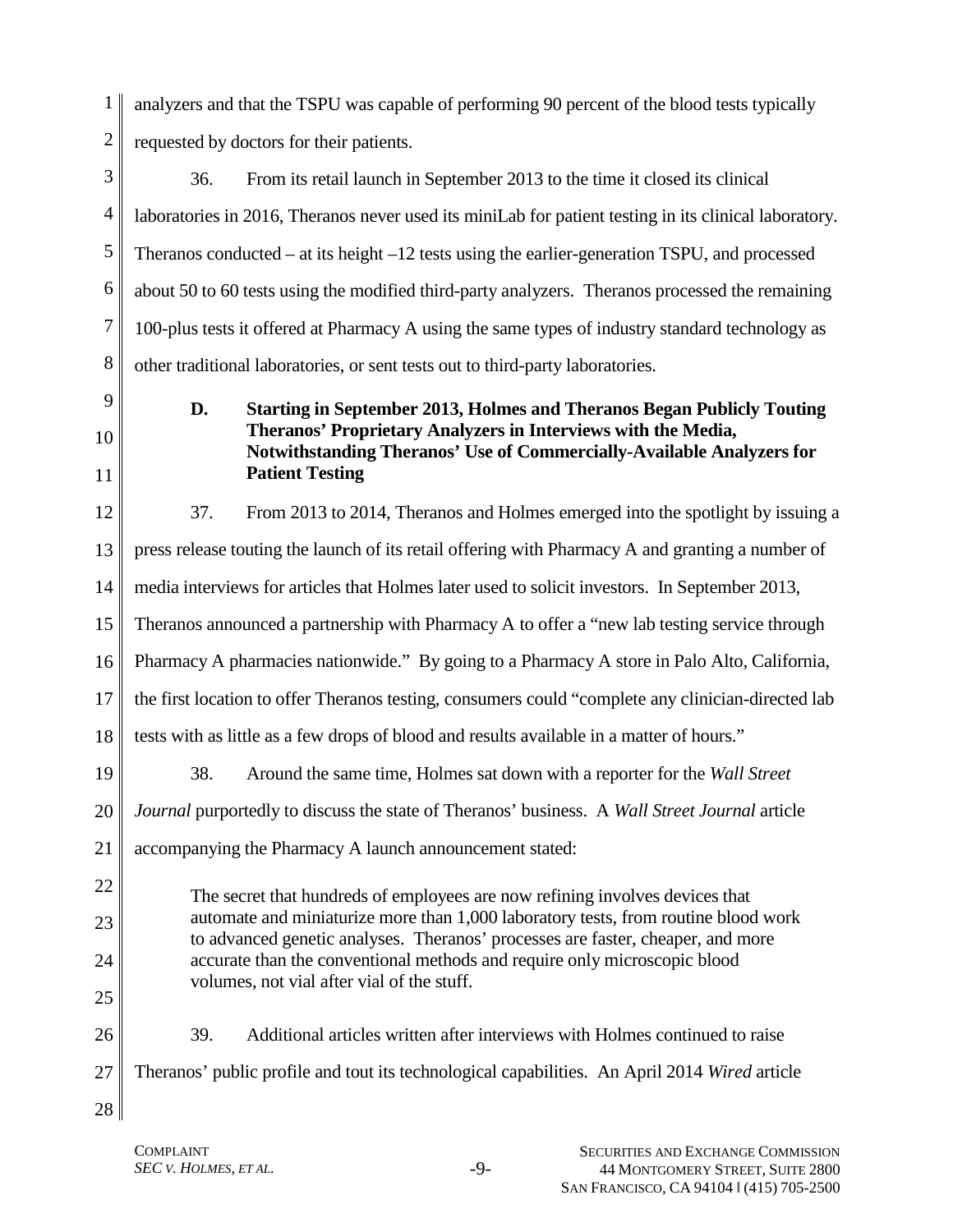1 2 3 stated that "[i]nstead of vials of blood – one for every test needed – Theranos requires only a pinprick and a drop of blood. With that they can perform hundreds of tests, from standard cholesterol checks to sophisticated genetic analyses."

4 5 6 7 8 9 40. Similarly, a June 2014 *Fortune* article noted that "[Theranos] currently offers more than 200 – and is ramping up to offer more than 1,000 – of the most commonly ordered blood diagnostic tests, all without the need for a syringe." *Fortune* also distinguished Theranos from other blood testing companies because "Theranos [] does not buy any analyzers from third parties." In contrast to the large traditional blood analyzers that occupied whole rooms, Theranos' proprietary analyzers "look[ed] like large desktop computer towers."

10 11 12 41. By the end of 2014, *Forbes* declared that Holmes was "the youngest self-made woman billionaire" whose company could, "[w]ith a painless prick, . . . quickly test a drop of blood at a fraction of the price of commercial labs which need more than one vial."

13 14 15 16 17 18 19 20 42. Holmes sat for interviews and communicated with journalists about Theranos and its technology. In email conversations with the *Fortune* reporter, Holmes stated that "it is ok to say the analytical systems are about the size of a desktop computer." Holmes also suggested describing Theranos' miniLab as "much smaller than in conventional laboratories or have a smaller space requirement than conventional laboratories." The *Fortune* reporter used a version of this statement in his article on Theranos. As Holmes knew, or was reckless in not knowing, this was misleading because the device she was describing – the miniLab – was not in use in Theranos' clinical laboratory.

21 22 23 43. Holmes did not correct the false or misleading statements in the articles that were published between 2013 and 2015. In fact, in some instances, she and Theranos provided some of the articles containing untrue or misleading statements to potential investors.

- 24
- 25

**E. Beginning in 2013, Holmes and Theranos Raised Over \$700 Million from Investors and Holmes Obtained Super-Voting Control of Theranos While Misleading Investors**

26 27 44. In late 2013, Theranos had approximately \$30 million in cash and short-term securities, which would fund the company's operations for only a few months. As Holmes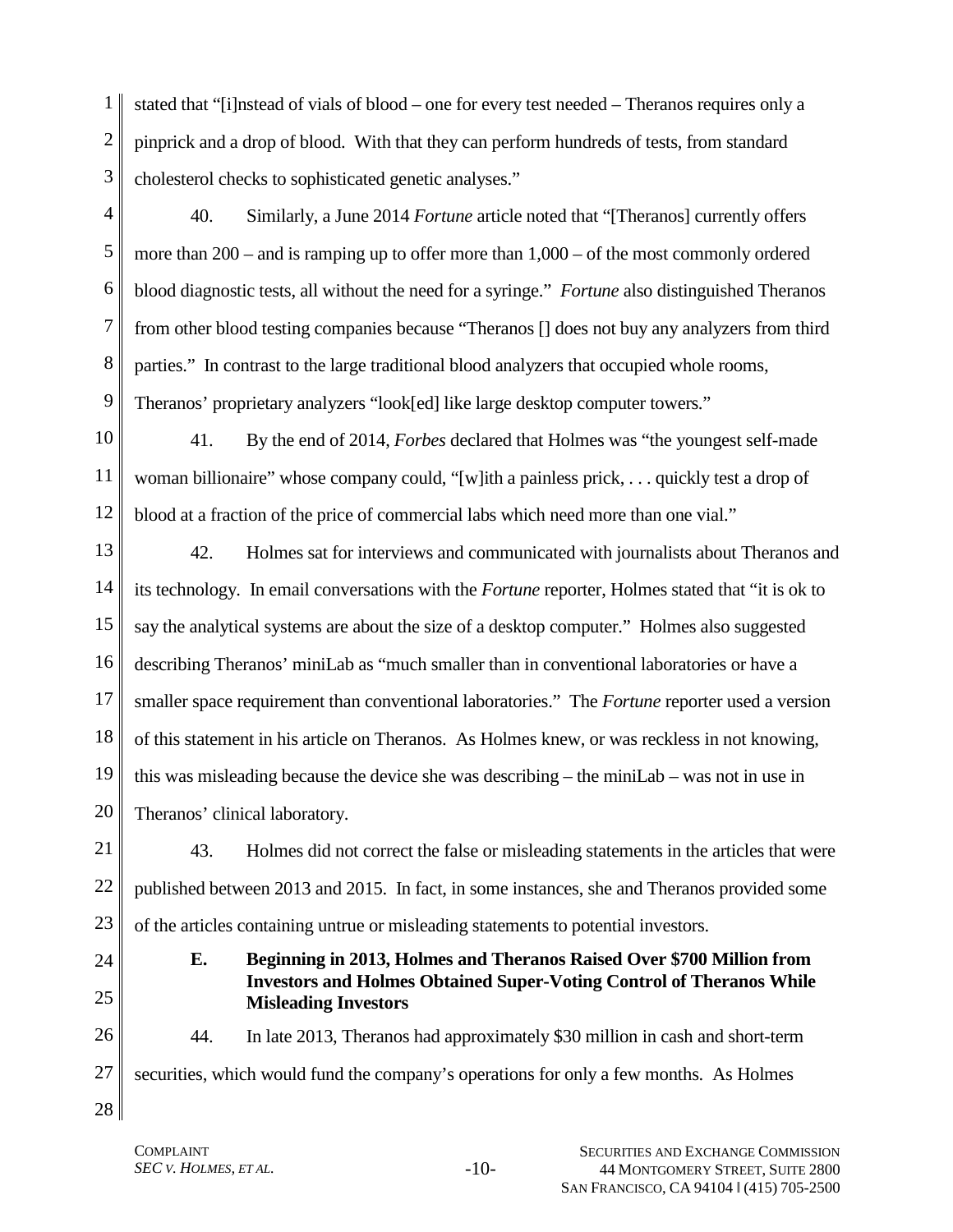1 2 knew, Theranos needed cash to continue spending money on research and development to advance the miniLab, which at that time was not ready for commercial use.

3 4 5 6 7 45. Holmes anticipated that Theranos would need to raise much more money than it had in its earlier financing rounds and that such fundraising likely would dilute her ownership of the company. In order to retain her control of the company, Holmes in early 2014 convinced Theranos' board and shareholders to pass a resolution creating a new, separate class of shares ("Class B Shares").

8 9 10 11 12 13 46. This resolution (1) split Theranos' stock in a 1 to 5 ratio to allow for future fundraising, and (2) created Class B Shares, which had super-voting (100x) power and would be given only to Holmes. Shareholders were given only a few days to consider and vote on this resolution. Following the resolution's passage, Holmes owned just over half of the company's outstanding shares, but over 99 percent of its voting power. Holmes obtained the Class B Shares during the relevant time period.

14 15 16 17 47. From late 2013 to 2015, Holmes, Balwani, and Theranos raised over \$700 million from investors in two financing rounds. These investors believed – based on false and misleading statements by Holmes – that Theranos had successfully developed a proprietary analyzer that could conduct the full range of laboratory testing from a small sample of blood.

- 18
- 19

### **1. The Investor Solicitation Process Generally Included a Face-to-Face Meeting, a Technology Demonstration, and a Binder of Materials**

20 21 22 23 24 25 48. After an introduction to Holmes, potential investors would typically meet face-toface with Holmes, and at times, Balwani. During this meeting, which normally took place at Theranos' headquarters, Holmes described her vision for the company, including her motivation to develop a technology that could perform blood testing on small samples – spurred by her own fear of needles – and her larger desire to provide cheaper, faster, and more accurate laboratory testing so that diagnoses of serious conditions and diseases could take place sooner.

26 27 49. This initial meeting was often followed by a purported demonstration of Theranos' proprietary analyzers, the TSPU, and the miniLab. In several instances, potential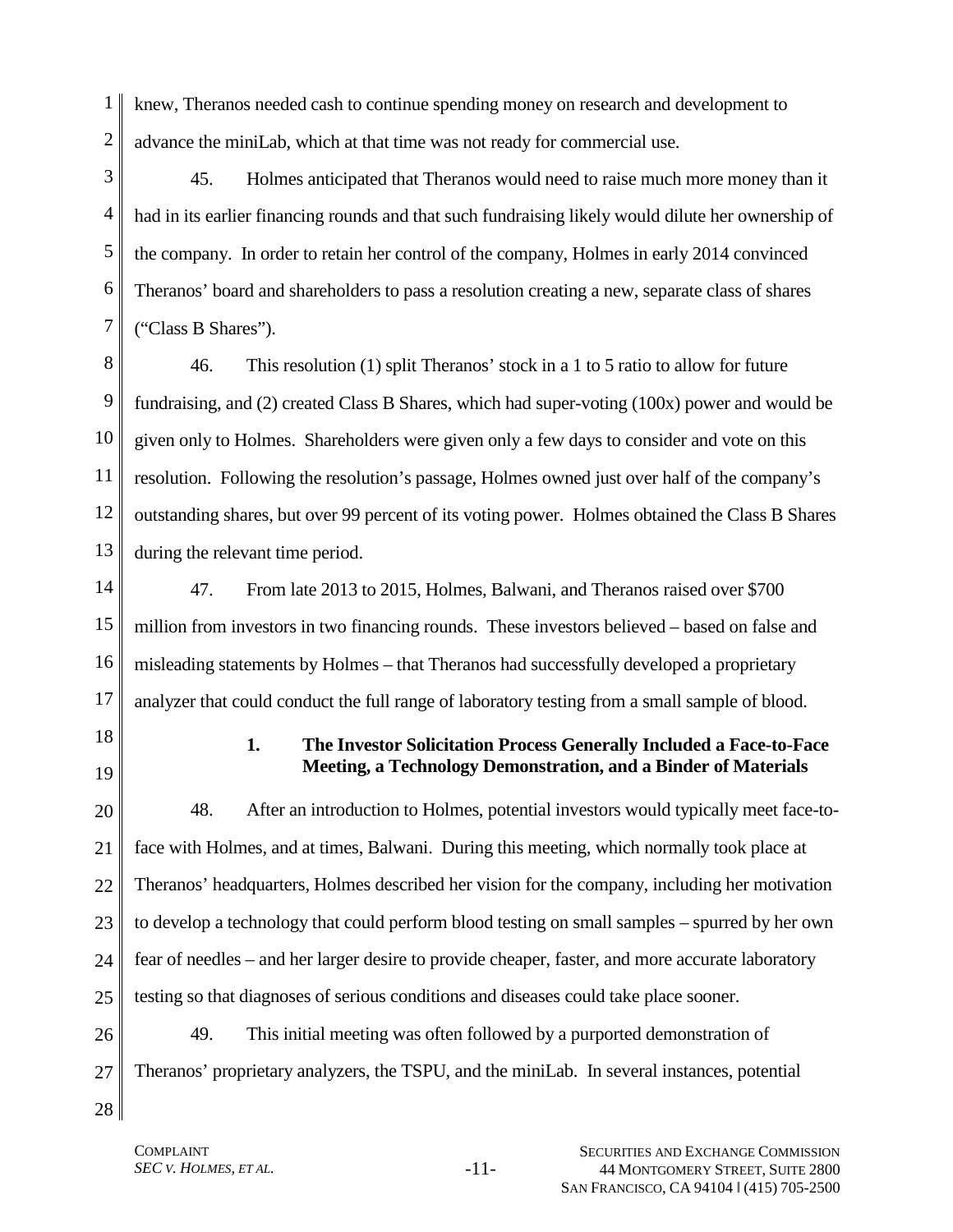1 2 3 4 5 6 7 8 investors would be taken by Holmes and Balwani to a different room to view Theranos' desktop computer-like analyzers. A phlebotomist would arrive to draw their blood through fingerstick, using a nanotainer, a Theranos-developed collection device. Then the sample was either inserted into the TSPU or taken away for processing. Based on what they saw, potential investors believed that Theranos had tested their blood on either an earlier-generation TSPU or the miniLab. As Holmes knew, or was reckless in not knowing, however, Theranos often actually tested their blood on third-party analyzers, because Theranos could not conduct all of the tests it offered prospective investors on its proprietary analyzers.

9 10 11 12 13 14 15 16 50. Theranos also sent investors a binder of background materials, which Holmes instructed employees to compile. In addition to incorporation documents and shareholder agreements, the typical investor binder included (1) a cover letter drafted and signed by Holmes; (2) a company overview slide deck presentation; (3) reports of clinical trials work Theranos performed with its pharmaceutical companies; (4) financial projections; and (5) articles and profiles about Theranos, including the 2013 and 2014 articles from *The Wall Street Journal*, *Wired*, and *Fortune* that were written after Holmes provided them with interviews. These materials were important to investors in considering whether to invest in Theranos.

17 18 19 20 21 22 23 24 25 51. One section of the investor binders touted Theranos' work with pharmaceutical companies and contained a number of reports purportedly related to the clinical trials work Theranos had performed with those pharmaceutical companies. The reports prominently featured the company logos of well-known pharmaceutical companies, suggesting that the reports were drafted by these pharmaceutical companies. However, as Holmes knew, only one report in the investor binder was co-written by a pharmaceutical client. The other two reports were drafted by Theranos employees, despite displaying the logos of pharmaceutical companies. Investors believed that pharmaceutical companies had written their own endorsements of Theranos' technology, when the pharmaceutical companies had not.

- 26 27
- 28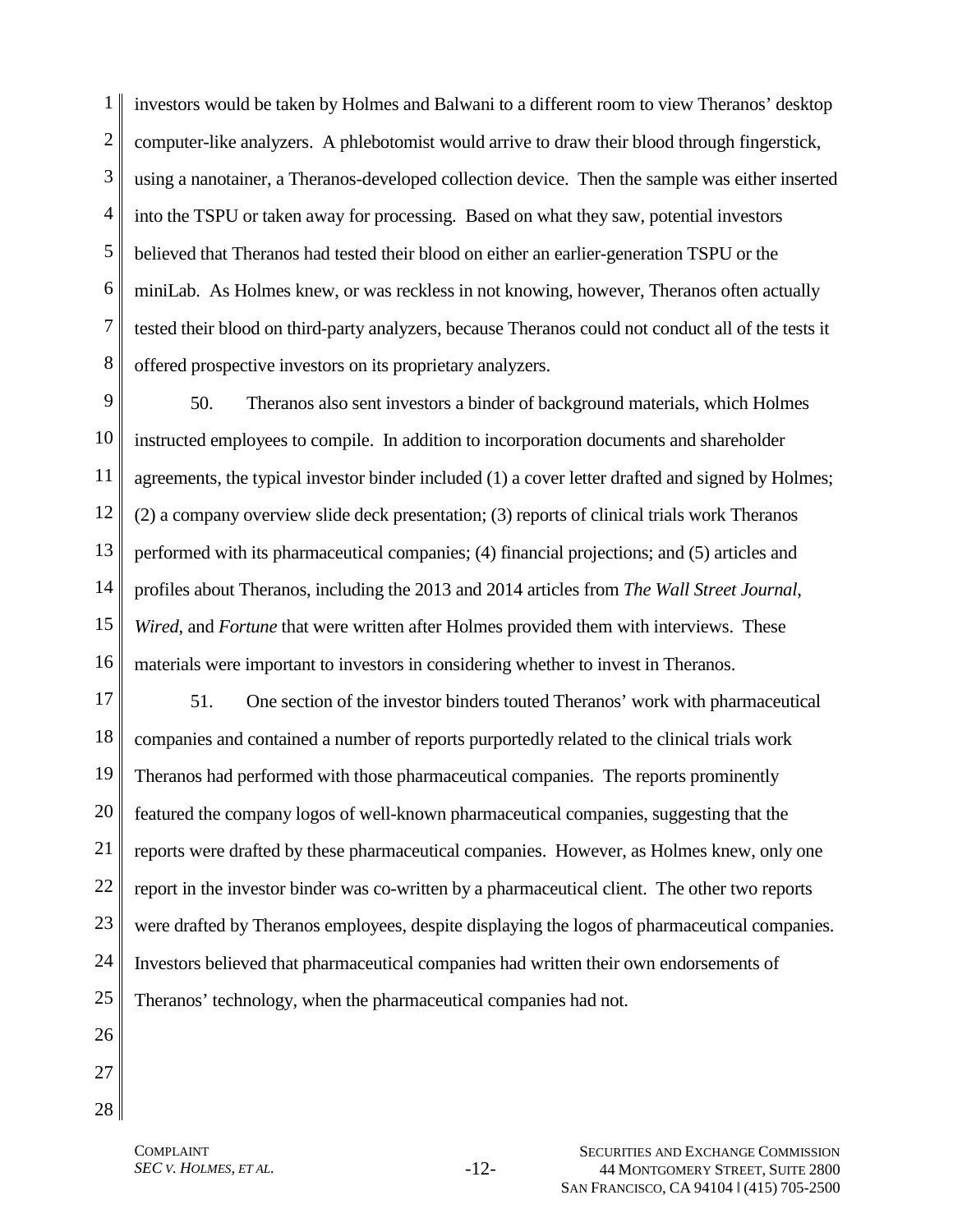1 2 3 4 5 6 7 8 9 10 11 12 13 14 **2. Holmes and Theranos Made a Series of False or Misleading Statements to Investors That Confirmed the Company's Public Narrative** 52. Holmes made statements to investors about the status of Theranos' technology, historical contracts, commercial relationships, regulatory strategy, and financial performance that were consistent with the public image she and Theranos were promoting of Theranos as a company that was revolutionizing the diagnostics industry. **a. Holmes and Theranos Represented That Theranos' Proprietary Analyzer Was Capable of Conducting the Full Range of Testing When It Could Not** 53. Holmes represented to investors that Theranos' miniLab was capable of processing a full range of laboratory tests. For instance, Holmes and Balwani told one investor that Theranos' proprietary analyzer could process over 1,000 Current Procedural Terminology ("CPT") codes and that Theranos had developed a technological solution for an additional 300 CPT codes. She made similar representations to other investors, claiming that Theranos could run all of its blood tests on one analyzer using chemicals from one consumable cartridge.

15 16 17 18 19 54. Theranos' company overview presentation that Theranos included in investor binders also echoed these same statements. The presentation noted, among other things, that "Theranos' proprietary, patented technology runs comprehensive blood tests from a finger-stick and tests from micro-samples of other matrices, and generates significantly higher integrity data than currently possible."

20 21 22 55. But Theranos' analyzers never performed comprehensive testing or processed 1,000 CPT codes in its clinical lab. In fact, as Holmes knew, or was reckless in not knowing, Theranos' clinical lab used the TSPU only to perform 12 of the tests offered to patients.

23 24 25 26 56. In addition to not disclosing the use of third-party analyzers to conduct the demonstrations, Holmes' and Theranos' actions made it appear as if Theranos' proprietary analyzer had more extensive capabilities than it actually did. When potential investors tried out Theranos' services by bringing a physician's laboratory requisition to a Pharmacy A store,

- 27
- 28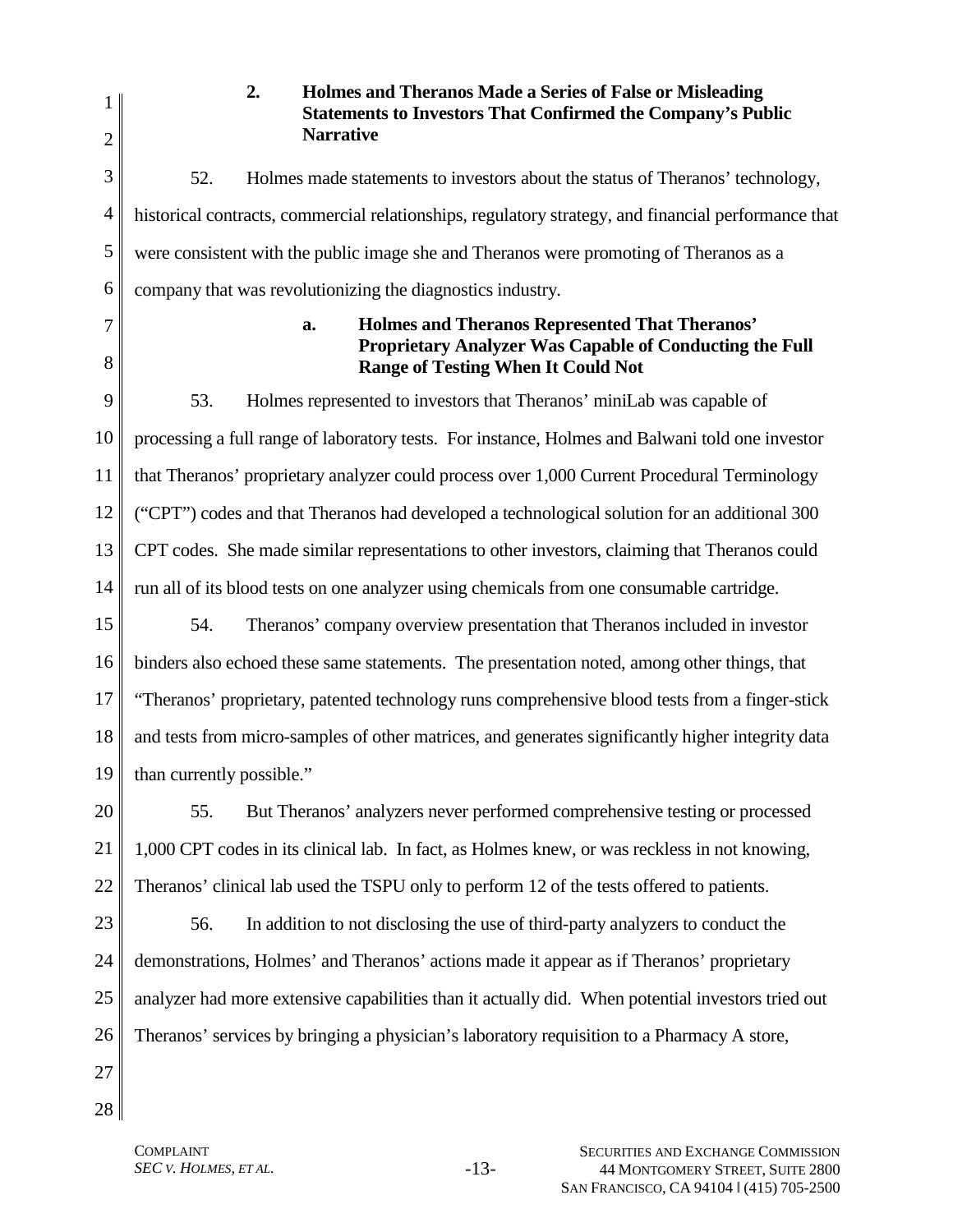1 2 Holmes instructed Theranos employees to remove certain tests from the order if Theranos was unable to perform those tests using a fingerstick collection.

3 4 5 6 7 8 9 57. This conduct led investors to believe that Theranos' proprietary analyzers were broadly in use by Theranos and that they produced results on a broader range of tests than they actually did. Investors would not have invested had they known Theranos' promises about its ability to run a broad range of tests were untrue and that the TSPU was being used to run only a limited number of tests in its lab. When presenting to investors, Holmes knew, or was reckless in not knowing, that the miniLab was not presently capable of processing a full range of laboratory tests.

10 11 58. Holmes' statements about the capabilities of Theranos' proprietary analyzer were important to many potential investors because the technology was a basis of their investments.

- 12
- 13

**b. Holmes and Theranos Stated That Theranos Manufactured All of Its Own Analyzers When It Actually Used Third-Party Analyzers to Run the Majority of Its Tests**

14 15 16 17 18 59. Holmes also represented to investors that Theranos manufactured all of its own analyzers, when Theranos had in fact only manufactured its own TSPUs. For instance, Holmes told one investor that Theranos used its own analyzer equipment and did not buy analyzer equipment from third parties. She and Balwani explained to another investor that 100 percent of Theranos' analyzers were manufactured in Theranos' facility in Newark, California.

19 20 21 60. The company overview presentation in some investor binders also showed pictures of the TSPU and miniLab under the heading "Theranos Systems," but excluded pictures of the third-party analyzers Theranos was using.

22 23 24 61. Finally, the *Fortune* article – for which Holmes was extensively interviewed and which she included in materials sent to investors – stated that "Theranos  $\iota$  does not buy any analyzers from third parties."

- 25 26 62. These statements gave potential investors the impression that Theranos was only using its own TSPUs and miniLabs for patient testing.
- 27
- 28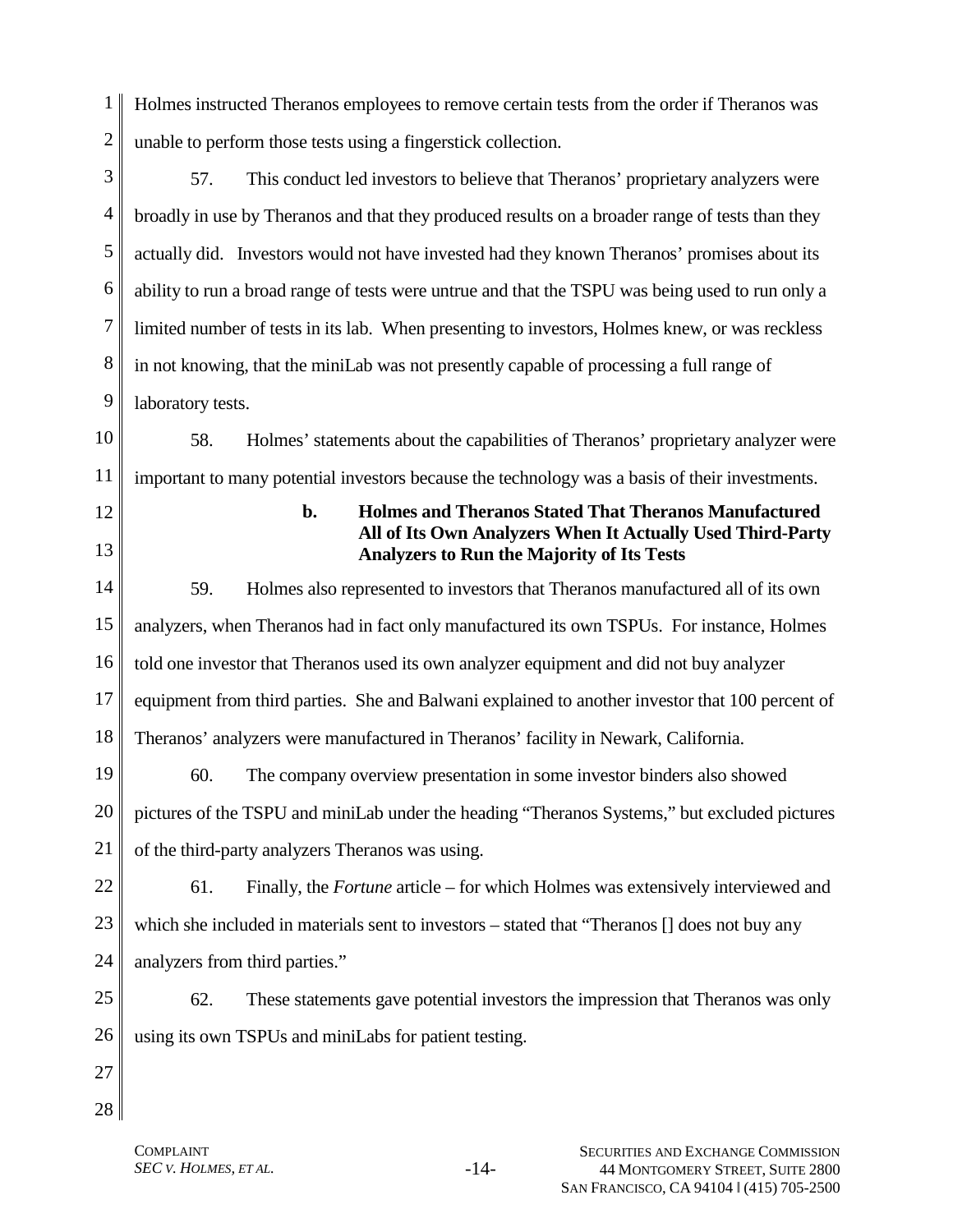1 2 3 63. As Holmes knew, or was reckless in not knowing, statements that Theranos manufactured all of its analyzers were false or misleading in light of Theranos' broad use of third-party analyzers. Theranos conducted the majority of its testing using third-party analyzers.

4 5 6 64. Theranos' capability to run the full range of laboratory testing on its proprietary analyzer was a key competitive advantage potential investors considered when deciding whether to invest in the company.

7

8

### **c. Holmes and Theranos Made False or Misleading Statements About Theranos' Historical Contracts with the DOD**

9 10 11 12 13 14 65. Holmes also made false or misleading statements concerning Theranos' historical business contracts with the DOD. In Holmes' cover letter, which she included in investor binders, she highlighted the company's "historical" work with "military clients." The third page of the company overview presentation introduces the company with the following statement, "[c]urrent and past clients include . . . U.S. and foreign government health and military organizations."

15 16 17 18 66. Holmes also made other statements that gave potential investors the impression that these historical relationships were meaningful. Holmes told multiple investors that Theranos' technology had been deployed by the DOD in the battlefield and in Afghanistan. Holmes told investors that the DOD had deployed Theranos' miniLab on medevac helicopters.

19 20 21 22 23 24 67. Holmes also included a comment in her cover letter that "Theranos has grown from cash from its contracts for some time," which misled investors into believing that these contracts funded Theranos' operations. She made the same comment verbally to other potential investors. Although Theranos had discussions with different military and government entities, the company earned limited revenues from those efforts, and Theranos primarily grew from investor capital raises.

25 26 27 68. Holmes knew, or was reckless in not knowing, that these statements were false and misleading. While Theranos' technology was used in a DOD burn study, it was never deployed by the DOD in the battlefield, in Afghanistan, or on medevac helicopters. From 2011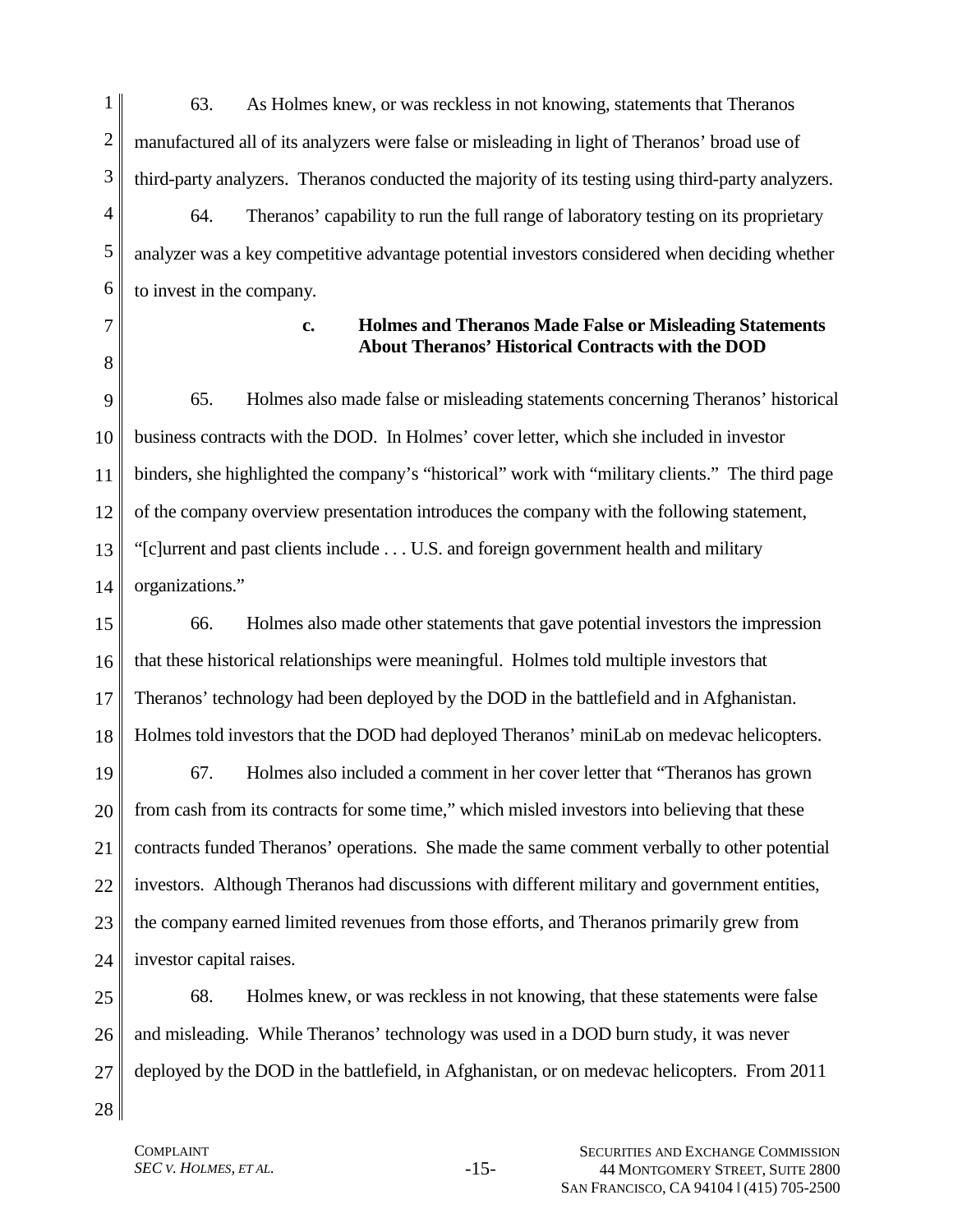1 2 to 2014, Holmes had discussions with multiple divisions of the DOD. However, Theranos generated only approximately \$300,000 from three DOD contracts.

3 4 5 69. Holmes' statements about Theranos' history with the DOD were important to potential investors because these relationships lent legitimacy to Theranos' business and its proprietary analyzer.

6 7

### **d. Holmes and Theranos Told Investors That Theranos' Relationships with Pharmacy A and Grocery A Were Thriving When They Were Stalled**

8 9 10 11 12 70. During meetings and in investor binders, Holmes described Theranos' thriving relationships with Pharmacy A and Grocery A. Much of the company overview presentation was dedicated to Theranos' relationship with Pharmacy A, showing pictures of the patient service centers where patients would get their fingers pricked, and a map of the number of Pharmacy A stores across the country that would soon be offering Theranos' blood testing.

13 14 15 16 71. Holmes also noted, in her cover letter, that since the launch of Theranos' roll-out in Pharmacy A stores, the company had also begun "operating in the consumer, physician, and hospital laboratory testing business," highlighting the importance of the Pharmacy A relationship in paving the way for these other lines of business.

17 18 19 20 21 72. Most importantly, Holmes represented to numerous investors in late 2014 that Theranos was expected to roll out its retail services to hundreds of Pharmacy A stores in 2015. This information was also included in financial projections that Theranos sent to investors that were based on the assumption that Theranos would be rolling out to 800 or 900 stores by yearend 2015.

22 23 24 25 73. However, by late 2014, while Theranos was raising the bulk of the over \$700 million it raised during the relevant time period, Holmes was aware that Theranos' retail roll out with Pharmacy A was stalled due to, among other issues, some concerns Pharmacy A executives had with regard to Theranos' performance.

26 27 28 74. Holmes knew that patient traffic and the percentage of collections being performed by fingerstick were important metrics for Pharmacy A and also knew that Pharmacy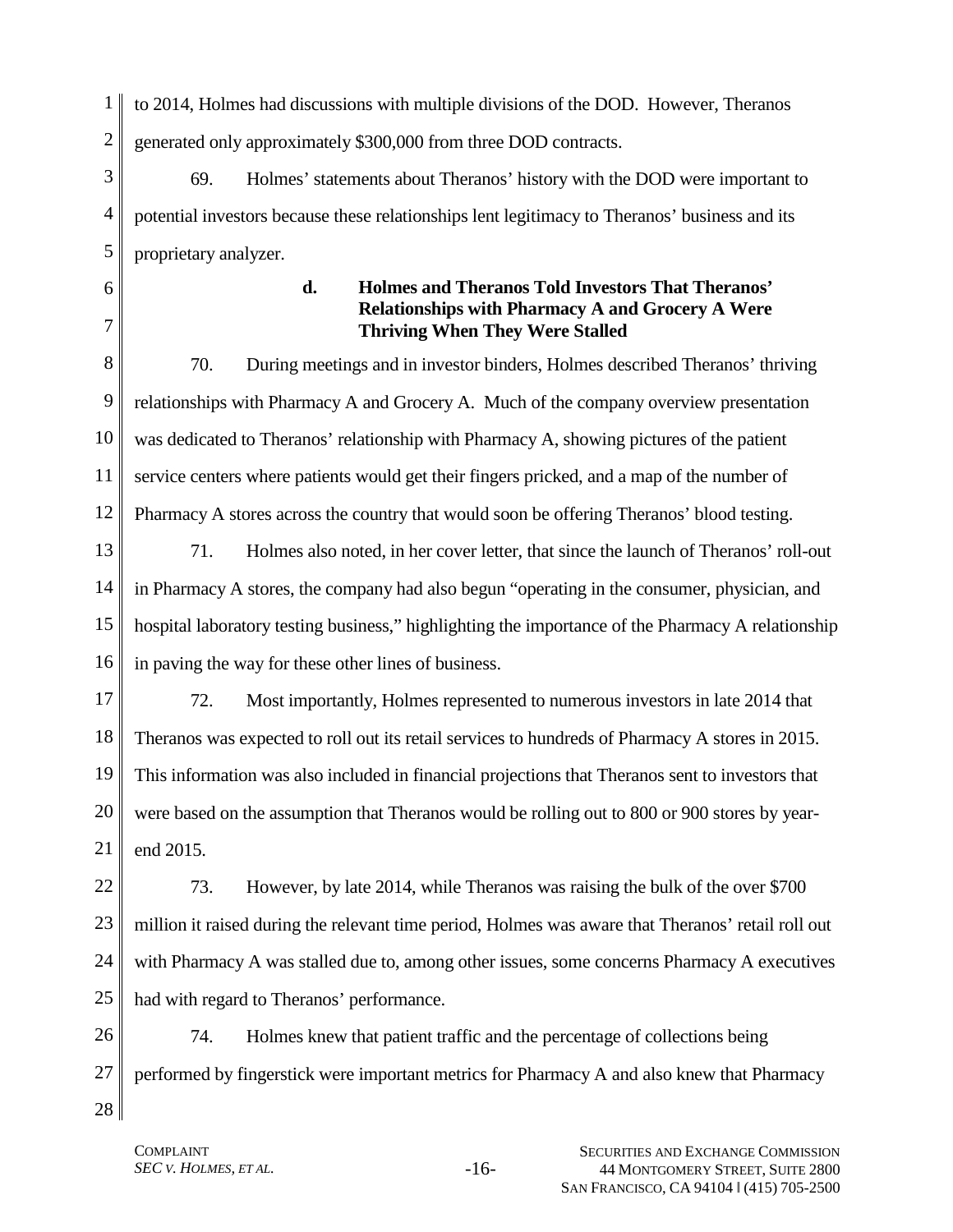1 2 A had concerns regarding the lower than expected number of fingerstick collections being performed in its stores.

3 4 5 6 7 75. In December 2014, Holmes met with Pharmacy A executives to discuss potentially modifying the parties' relationship to a landlord and tenant model, whereby Theranos would rent space in Pharmacy A stores. Holmes did not share any of these developments with investors. Holmes knew, or was reckless in not knowing, that Theranos would not be expanding into Pharmacy A as quickly as she represented it would.

8 9 10 11 12 76. Holmes also told investors in late 2014 that Theranos services would be rolled out in more than 100 Grocery A stores in January 2015. But the relationship with Grocery A had already begun to stall in 2013, during which the parties had started discussing the possibility of modifying the contract so that Theranos would rent space in individual supermarkets. The parties were still engaged in these discussions in 2014.

13 14 15 16 17 18 77. By June 2014, Holmes told a Theranos board member that she was contemplating terminating Theranos' relationship with Grocery A. By August 2014, the parties ceased to be in communication with one another. Nevertheless, when meeting with investors in the fall of 2014, Holmes continued to discuss Theranos' relationship with Grocery A to investors. Holmes knew, or was reckless in not knowing, that her statements about Theranos' relationship with Grocery A were false or misleading.

19 20 21 22 23 24 78. The statements made by Holmes about the status of the Pharmacy A and Grocery A relationships were important to investors because these contracts gave potential investors confidence that Theranos' technologies were commercially ready. Pharmacy A and Grocery A were also the major drivers of future revenues for the company. In reality, Holmes and Theranos were attempting to renegotiate Theranos' agreements with these retail businesses in light of the delays in rolling out.

25 26

27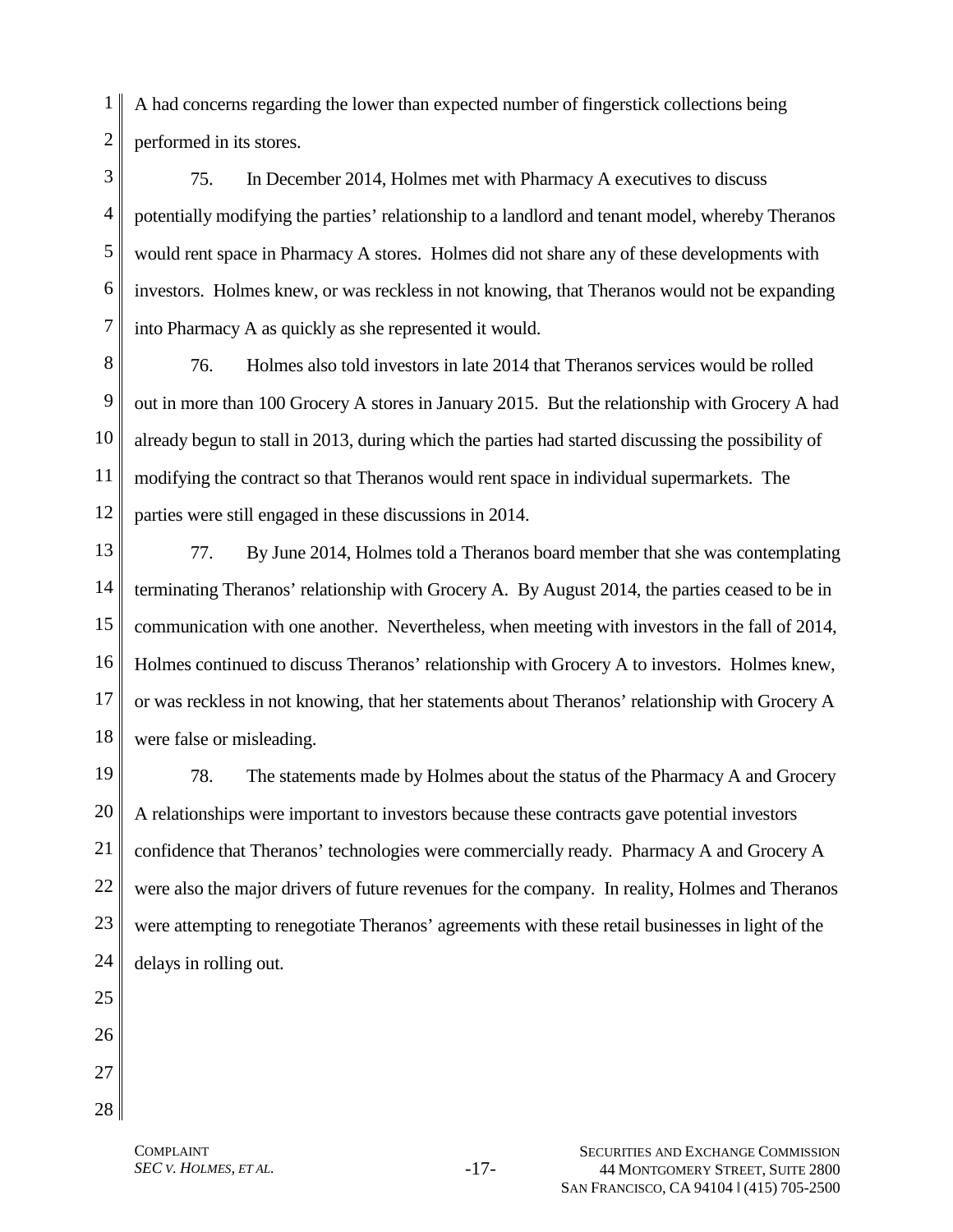1 2

3

4

7

# **e. Holmes Claimed That Theranos Was Not Required to Seek FDA Approval Despite Repeatedly Being Told That Approval Was Necessary for Its Analyzers and Tests**

5 6 79. When speaking to potential investors in late 2013 through 2015, Holmes consistently stated that Theranos did not need to obtain approval from the FDA for its miniLab and tests, and instead said that Theranos was applying for FDA approval voluntarily because it was the "gold standard." For instance, Holmes told multiple investors that approval was not required for the miniLab because Theranos was not selling its devices to other companies.

8 9 10 11 12 13 14 15 80. Holmes represented to business partners and investors that FDA approval was not necessary because she believed that Theranos' tests were laboratory developed tests ("LDTs"), or tests developed and used inside a clinical laboratory, over which the FDA had historically exercised its enforcement discretion to not require FDA clearance. However, she and Balwani were told by multiple parties, including Pharmacy A, that the FDA might reject this regulatory strategy because Theranos' miniLab had not previously obtained approval from the FDA. Holmes and FDA representatives discussed Theranos' regulatory strategy in late 2013 through 2014 while Theranos continued to offer LDTs to retail patients.

16 17 18 19 20 21 22 23 24 81. By the time of Theranos' financing round in 2014, FDA representatives told Holmes that clearance or approval would be necessary for Theranos' analyzer and tests. In late 2013 and throughout 2014, FDA representatives met with Holmes and sent letters to Theranos stating that they did not believe Theranos was offering LDTs, and that even if Theranos was not selling its miniLab or tests, FDA clearance or approval was necessary. Based on these communications, Holmes agreed to submit all components of Theranos' testing technology to the FDA for clearance or approval. However, Holmes continued to raise additional funds while telling investors Theranos was seeking FDA approval voluntarily. But Holmes knew, or was reckless in not knowing, that FDA approval was necessary for Theranos' analyzer and tests.

25 26 27 82. Holmes' statements that Theranos did not need FDA approval or clearance were important to investors because approval or clearance would have been an obstacle in the company's path to realizing full commercialization.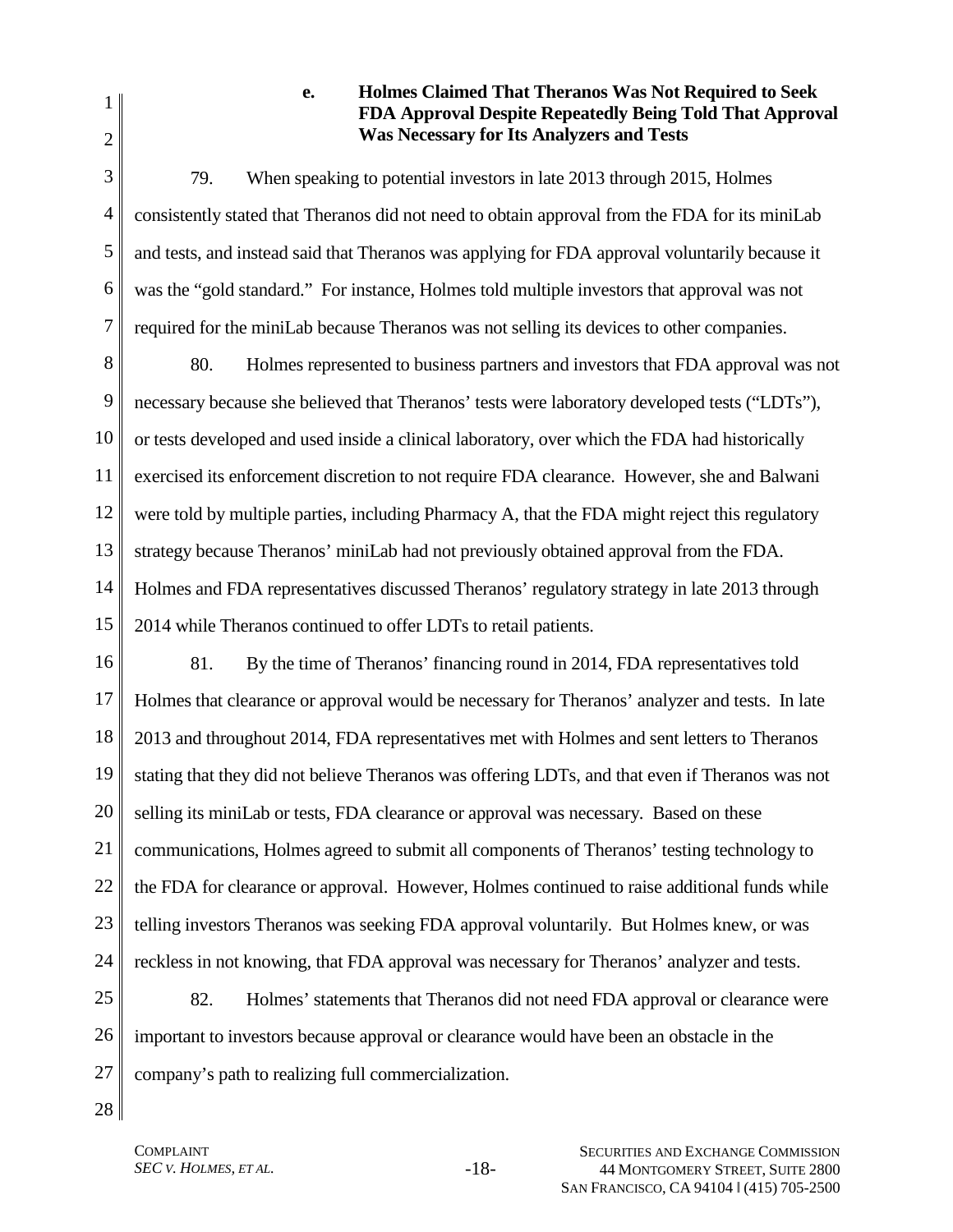1 2

3

4

5

6

7

**f. Holmes Told Investors That Theranos Had Generated or Would Generate Over \$100 Million in Revenues in 2014 and That It Was On Track to Make \$1 Billion in Revenues in 2015, But This Information Had No Basis**  83. Theranos included financial information in the investor binders that projected that Theranos would generate over \$100 million in revenues and break even in 2014. These documents, which were drafted by Balwani, and which Holmes reviewed and shared with potential investors, also represented that Theranos expected to generate approximately \$1 billion

8 in revenues in 2015.

9 10 11 12 84. The projections further indicated that Theranos would obtain revenue from several lines of business, including retail pharmacies (Pharmacy A and Grocery A), samples collected from physicians' offices, samples collected from hospitals, and pharmaceutical services.

13 14 15 16 17 85. Holmes also provided historical financial information to one potential investor. In August 2015, Holmes met with a potential investor, during which she provided Theranos' financial results for fiscal year 2014. These financials showed 2014 net revenues of \$108 million, and 2015 and 2016 net revenue projections of \$240 million and \$750 million, respectively.

18 19 20 86. But Theranos' actual financial performance bore no resemblance to the financial information Holmes shared with investors. Theranos recorded little more than \$100,000 in revenue in 2014 and was nowhere near generating \$100 million in revenue by the end of 2014.

21 22 23 24 25 26 27 87. Holmes knew, or was reckless in not knowing, that Theranos sent different financial information containing Theranos' actual revenue numbers (a little over \$100,000) to a third-party valuation firm that it had retained to value the company's common stock. Some of Theranos' projections, provided to potential investors in October 2014, stated Theranos would earn \$40 million from pharmaceutical services, \$46 million from lab services provided to hospitals, and \$9 million from lab services provided to physicians' offices, all by the end of 2014. In reality, Theranos had no revenues from any of those lines of business.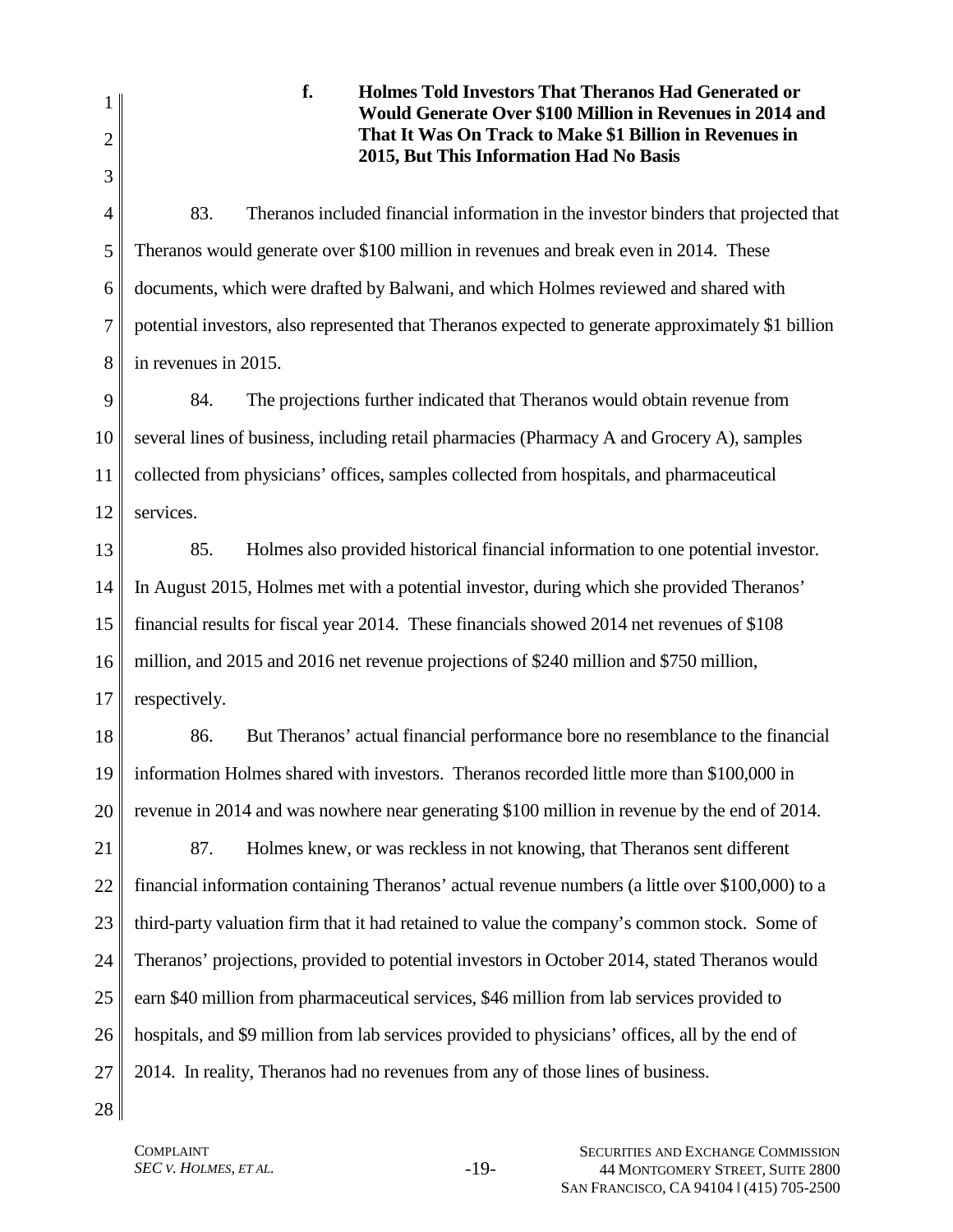1 2 3 4 5 6 7 88. Holmes also knew, or was reckless in not knowing, that the 2015 \$1 billion revenue projections were unreasonable. By late 2014, Holmes knew Theranos' roll outs in Pharmacy A and Grocery A stores were not going as planned. Theranos and Holmes also knew the company had made limited progress in advancing the other lines of business reflected in the projections. Holmes knew that Theranos had no active discussions with pharmaceutical companies, had partnered with only a handful of hospitals, and had no knowledge of any contracts between Theranos and physicians' offices.

8 9 10 89. These financial projections were important to investors because they gave the impression that Theranos had already secured contracts to deliver these revenues and that the company's business was growing rapidly.

- 11
- 12

# **F. Theranos Exited the Commercial Laboratory Business in 2016, and By the End of 2017, Was On the Verge of Bankruptcy**

13 14 15 16 90. In 2016, after regulatory inspections of Theranos' clinical laboratories and manufacturing facility, Theranos and Holmes exited the retail laboratory business and shifted the company's focus away from retail clinical testing and back to developing the miniLab. Additionally, Grocery A and Pharmacy A terminated their relationships with Theranos.

17 18 19 91. In 2017, Theranos and Holmes settled a lawsuit with an investor that alleged it was defrauded by Theranos. Theranos also settled a lawsuit with Pharmacy A, which brought an action for breach of contract against the company.

20 21 22 23 24 25 92. In 2017, Theranos conducted a tender offer to recapitalize certain investors from its later fundraising rounds. As part of that recapitalization, Holmes returned approximately 34 million of her shares to Theranos to prevent other investors from being diluted as a result of the tender offer. As part of the tender offer, Theranos agreed not to take certain corporate actions – including the decisions to issue new equity or amend the company's bylaws – without a vote of the majority of shareholders who invested during the relevant time period.

26 27 93. Due to the company's liquidation preference, if Theranos is acquired or is otherwise liquidated, Holmes would not profit from her ownership until – assuming redemption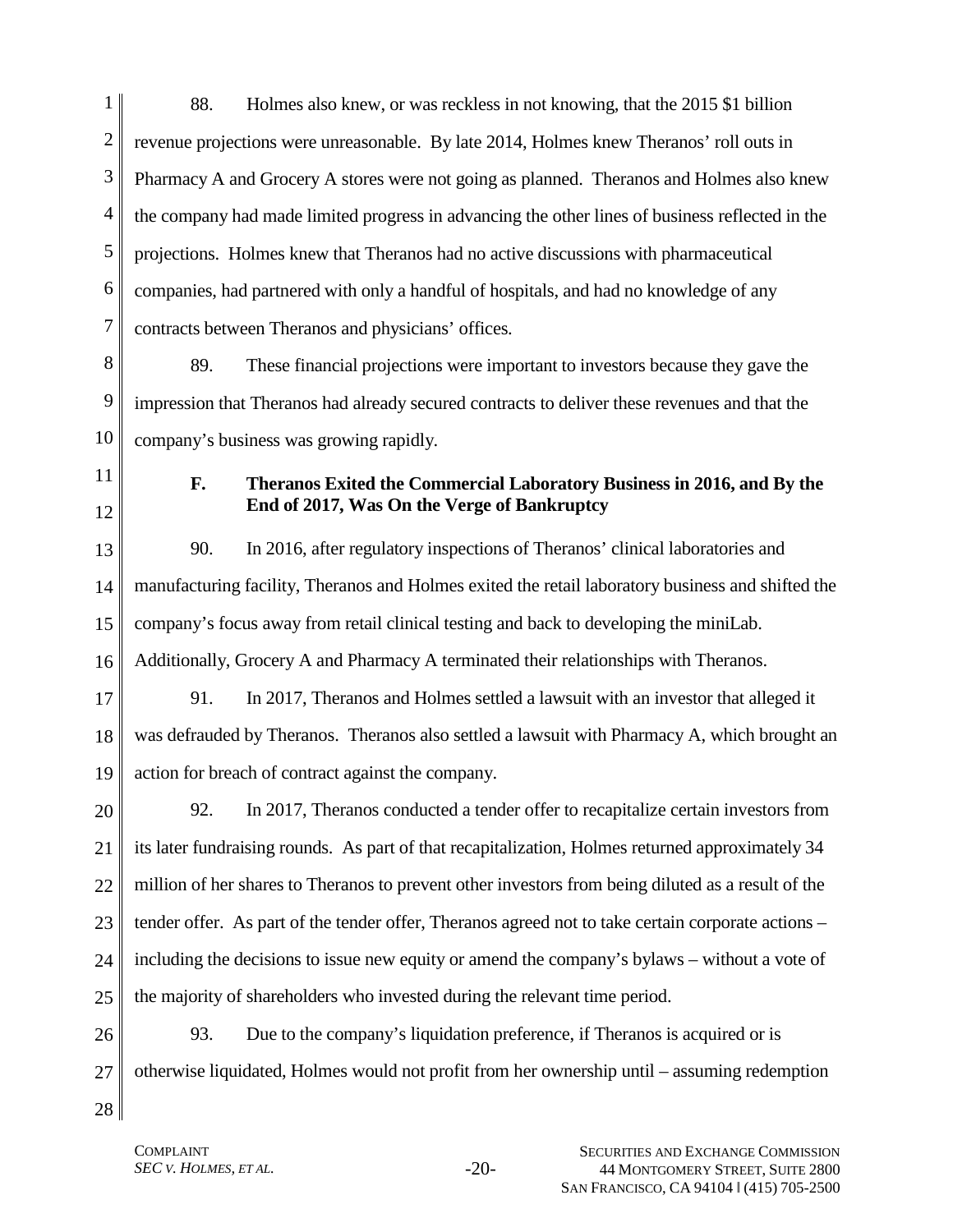| 1              | of certain warrants – over \$750 million is returned to defrauded investors and other preferred       |                                                                                   |  |
|----------------|-------------------------------------------------------------------------------------------------------|-----------------------------------------------------------------------------------|--|
| $\overline{2}$ | shareholders.                                                                                         |                                                                                   |  |
| 3              | 94.                                                                                                   | In late 2017, on the verge of bankruptcy, Theranos obtained a term loan, secured  |  |
| $\overline{4}$ | on the value of Theranos' patent portfolio, that it anticipated would allow the company to            |                                                                                   |  |
| 5              | continue work on the miniLab for approximately one year.                                              |                                                                                   |  |
| 6              | <b>FIRST CLAIM FOR RELIEF</b>                                                                         |                                                                                   |  |
| 7              | Violations of Section 10(b) of the Exchange Act and Rule 10b-5                                        |                                                                                   |  |
| 8              | By Both Defendants                                                                                    |                                                                                   |  |
| 9              | 95.                                                                                                   | The Commission re-alleges and incorporates by reference Paragraph Nos. 1          |  |
| 10             | through 94.                                                                                           |                                                                                   |  |
| 11             | 96.                                                                                                   | By engaging in the conduct described above, Defendants Holmes and Theranos,       |  |
| 12             | directly or indirectly, in connection with the purchase or sale of securities, by the use of means or |                                                                                   |  |
| 13             | instrumentalities of interstate commerce, or the mails, with scienter:                                |                                                                                   |  |
| 14             | (a)                                                                                                   | Employed devices, schemes, or artifices to defraud;                               |  |
| 15             | (b)                                                                                                   | Made untrue statements of material facts or omitted to state material facts       |  |
| 16             |                                                                                                       | necessary in order to make the statements made, in the light of the circumstances |  |
| 17             |                                                                                                       | under which they were made, not misleading; and                                   |  |
| 18             | (c)                                                                                                   | Engaged in acts, practices, or courses of business which operated or would        |  |
| 19             |                                                                                                       | operate as a fraud or deceit upon other persons, including purchasers and sellers |  |
| 20             |                                                                                                       | of securities.                                                                    |  |
| 21             | 97.                                                                                                   | By reason of the foregoing, Defendants violated, and unless restrained and        |  |
| 22             | enjoined will continue to violate, Section 10(b) of the Exchange Act [15 U.S.C. § 78j(b)] and         |                                                                                   |  |
| 23             | Rule 10b-5 thereunder [17 C.F.R. §§ 240.10b-5].                                                       |                                                                                   |  |
| 24             |                                                                                                       |                                                                                   |  |
| 25             |                                                                                                       |                                                                                   |  |
| 26             |                                                                                                       |                                                                                   |  |
| 27             |                                                                                                       |                                                                                   |  |
| 28             |                                                                                                       |                                                                                   |  |
|                |                                                                                                       |                                                                                   |  |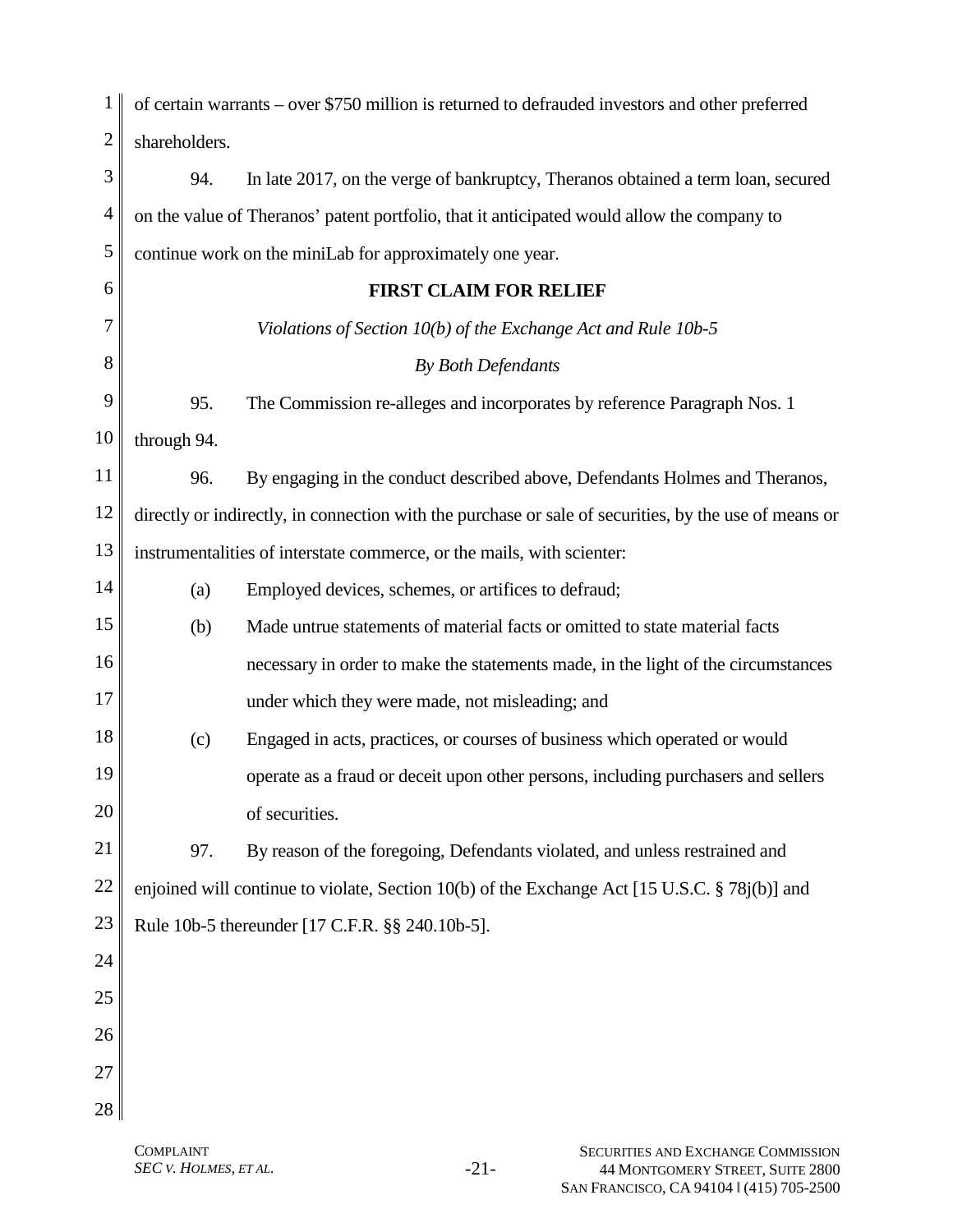| 1              |                                                                                                   | <b>SECOND CLAIM FOR RELIEF</b>                                                                     |  |  |
|----------------|---------------------------------------------------------------------------------------------------|----------------------------------------------------------------------------------------------------|--|--|
| $\overline{2}$ | Violations of Sections $17(a)(1)$ , (2), and (3) of the Securities Act                            |                                                                                                    |  |  |
| 3              | By Both Defendants                                                                                |                                                                                                    |  |  |
| $\overline{4}$ | 98.<br>The Commission re-alleges and incorporates by reference Paragraph Nos. 1                   |                                                                                                    |  |  |
| 5              | through 94.                                                                                       |                                                                                                    |  |  |
| 6              | 99.<br>By engaging in the conduct described above, Defendants Holmes and Theranos,                |                                                                                                    |  |  |
| 7              | directly or indirectly, in the offer or sale of securities, by use of the means or instruments of |                                                                                                    |  |  |
| 8              | transportation or communication in interstate commerce or by use of the mails,                    |                                                                                                    |  |  |
| 9              | (1)<br>with scienter, employed devices, schemes, or artifices to defraud;                         |                                                                                                    |  |  |
| 10             | (2)<br>obtained money or property by means of untrue statements of material fact or by            |                                                                                                    |  |  |
| 11             | omitting to state a material fact necessary in order to make the statements made,                 |                                                                                                    |  |  |
| 12             | in light of the circumstances under which they were made, not misleading; and                     |                                                                                                    |  |  |
| 13             | (3)<br>engaged in transactions, practices, or courses of business which operated or               |                                                                                                    |  |  |
| 14             | would operate as a fraud or deceit upon purchasers.                                               |                                                                                                    |  |  |
| 15             | 100.<br>By reason of the foregoing, Defendants violated, and unless restrained and                |                                                                                                    |  |  |
| 16             |                                                                                                   | enjoined will continue to violate, Section 17(a) of the Securities Act [15 U.S.C. $\S$ 77q(a)].    |  |  |
| 17             | <b>PRAYER FOR RELIEF</b>                                                                          |                                                                                                    |  |  |
| 18             | WHEREFORE, the Commission respectfully requests that this Court:                                  |                                                                                                    |  |  |
| 19             | I.                                                                                                |                                                                                                    |  |  |
| 20             | Permanently enjoin Defendants Holmes and Theranos from directly or indirectly                     |                                                                                                    |  |  |
| 21             | violating Section 17(a) of the Securities Act [15 U.S.C. $\S 77q(a)$ ], and Section 10(b) of the  |                                                                                                    |  |  |
| 22             |                                                                                                   | Exchange Act [15 U.S.C. § 78j(b)], and Rule 10b-5 [17 C.F.R. § 240.10b-5] thereunder.              |  |  |
| 23             | II.                                                                                               |                                                                                                    |  |  |
| 24             | Issue an order requiring Defendant Holmes to pay a civil monetary penalty pursuant to             |                                                                                                    |  |  |
| 25             |                                                                                                   | Section 20(d) of the Securities Act [15 U.S.C. $\S 77t(d)$ ] and Section 21(d) of the Exchange Act |  |  |
| 26             | $[15 \text{ U.S.C. } § 78u(d)(3)].$                                                               |                                                                                                    |  |  |
| 27             |                                                                                                   |                                                                                                    |  |  |
| 28             |                                                                                                   |                                                                                                    |  |  |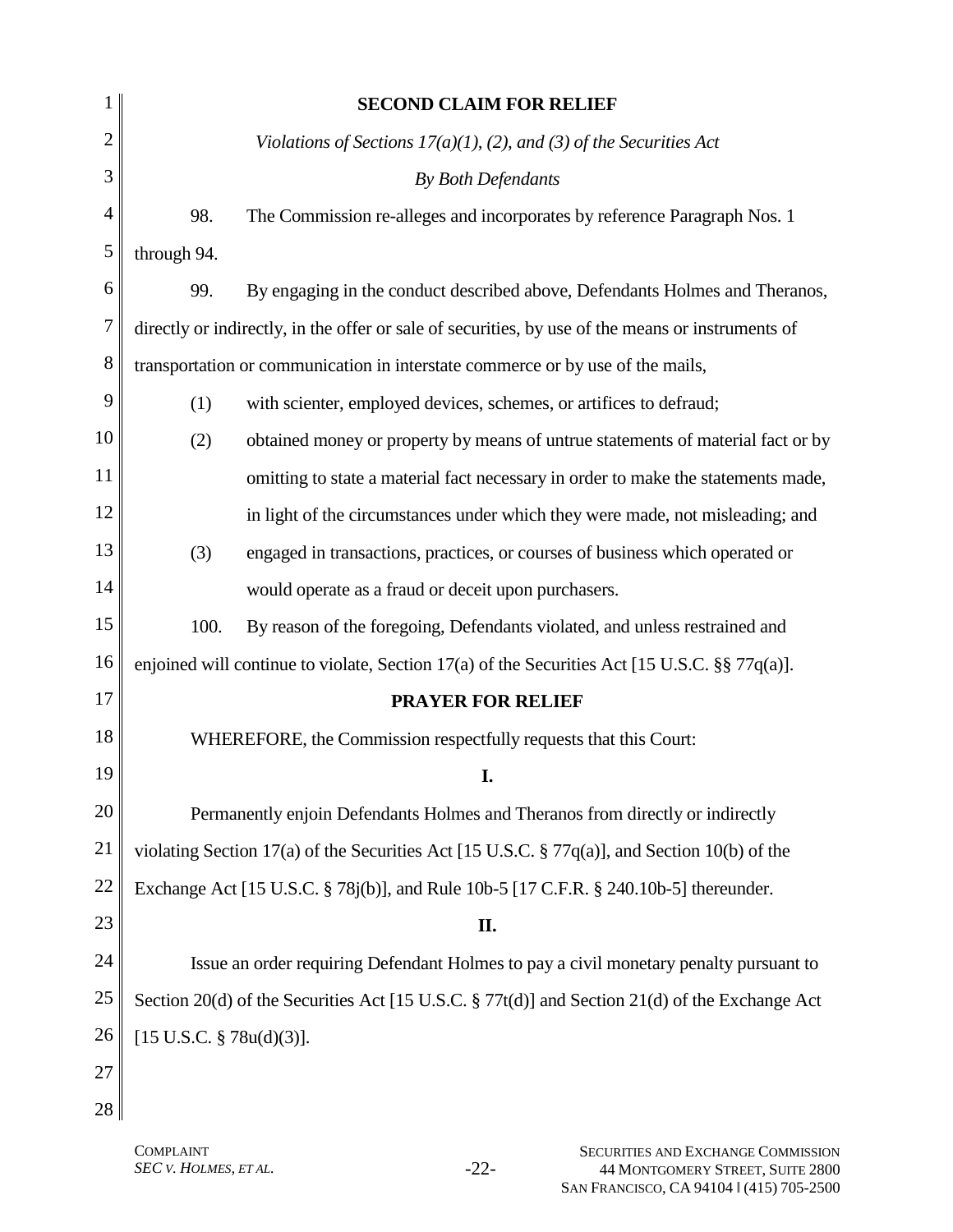| 1              | Ш.                                                                                                           |  |
|----------------|--------------------------------------------------------------------------------------------------------------|--|
| 2              | Issue an order requiring Defendant Holmes to return 18,897,137 Class B common stock                          |  |
| 3              | shares in Theranos to Theranos within 14 days of entry of judgment pursuant to the Court's                   |  |
| $\overline{4}$ | equitable powers.                                                                                            |  |
| 5              | IV.                                                                                                          |  |
| 6              | Issue an order requiring Defendant Holmes to provide written notice to Theranos that she                     |  |
| 7              | elects to convert all shares of Class B common stock shares in Theranos to Class A common                    |  |
| 8              | stock shares, and take all necessary administrative actions to effectuate the conversion of these            |  |
| 9              | Class B common stock shares to Class A common stock shares within 28 days of entry of                        |  |
| 10             | judgment pursuant to the Court's equitable powers.                                                           |  |
| 11             | V.                                                                                                           |  |
| 12             | Prohibit Defendant Holmes from serving as an officer or director of any entity having a                      |  |
| 13             | class of securities registered with the Commission pursuant to Section 12 of the Exchange Act                |  |
| 14             | [15 U.S.C. § 78 <i>I</i> ] or that is required to file reports pursuant to Section 15(d) of the Exchange Act |  |
| 15             | [15 U.S.C. § 78 $o(d)$ ], pursuant to Section 20(e) of the Securities Act [15 U.S.C. § 77t(e)] and           |  |
| 16             | Section 21(d)(2) of the Exchange Act [15 U.S.C. $\S 78u(d)(2)$ ].                                            |  |
| 17             | VI.                                                                                                          |  |
| 18             | Retain jurisdiction of this action in accordance with the principles of equity and the                       |  |
| 19             | Federal Rules of Civil Procedure in order to implement and carry out the terms of all orders and             |  |
| 20             | decrees that may be entered, or to entertain any suitable application or motion for additional               |  |
| 21             | relief within the jurisdiction of this Court.                                                                |  |
| 22             |                                                                                                              |  |
| 23             |                                                                                                              |  |
| 24             |                                                                                                              |  |
| 25             |                                                                                                              |  |
| 26             |                                                                                                              |  |
| 27             |                                                                                                              |  |
| 28             |                                                                                                              |  |